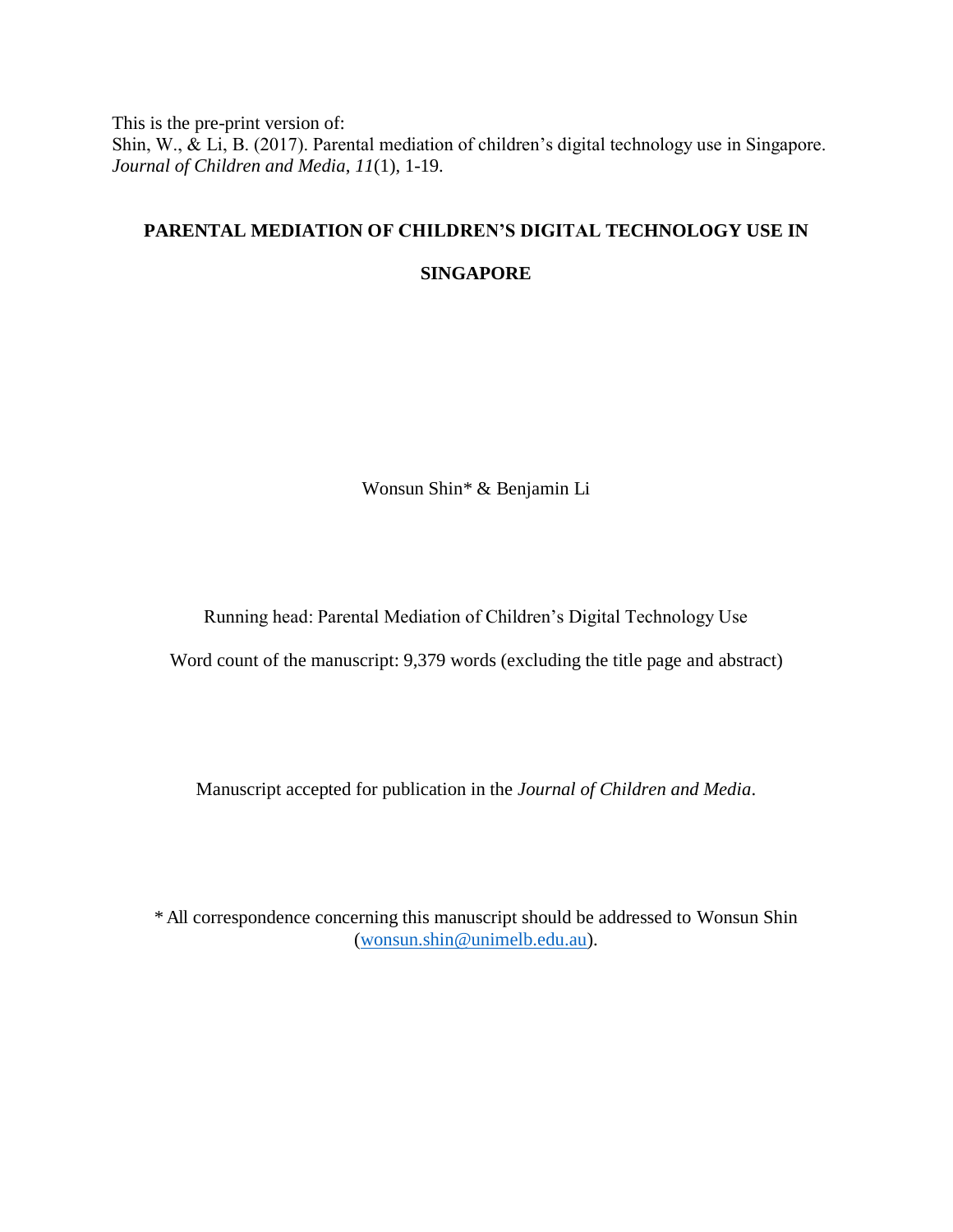# **PARENTAL MEDIATION OF CHILDREN'S DIGITAL TECHNOLOGY USE IN SINGAPORE**

# **Abstract**

This study examines parental mediation of children's digital technology use and factors associated with it. A survey of 557 parents of primary school children in Singapore revealed that parents tend to utilize simpler mediation strategies to supervise and control their children's digital technology use. Findings also suggest that parental mediation is more a function of parents' usage of digital technology and parent-child interaction patterns rather than parent-child demographic characteristics.

Keywords: Parental mediation, digital technology use, Singapore, children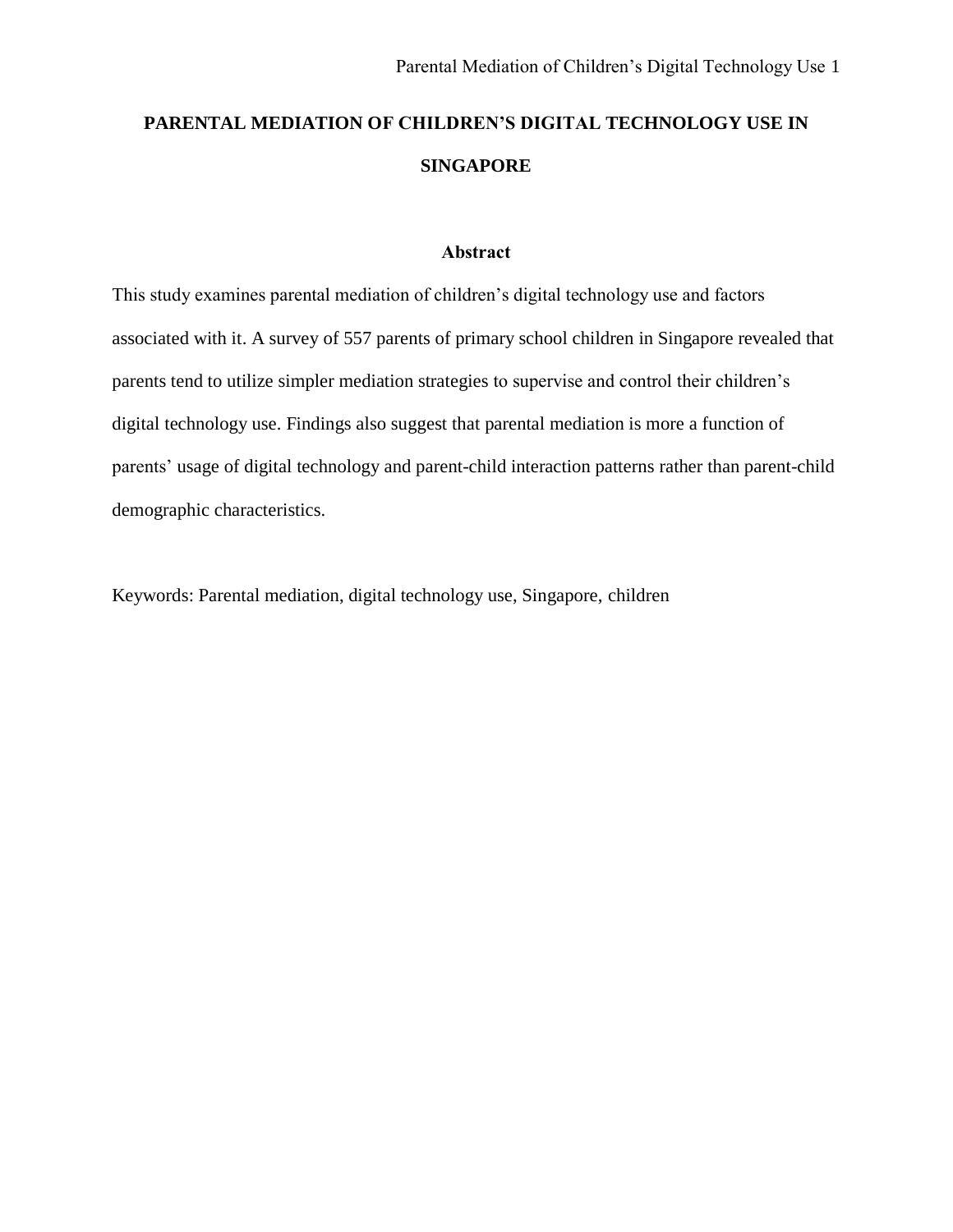# **PARENTAL MEDIATION OF CHILDREN'S DIGITAL TECHNOLOGY USE IN SINGAPORE**

#### **Introduction**

The increasing accessibility of consumer digital devices has seen a rise in digital media use among children (Ofcom, 2014; Rideout, 2013, theAsianparent Insights, 2014). The prevalence of digital technology has not only changed the way children learn and absorb knowledge, but also transformed the way they communicate and interact with each other (Wartella, Rideout, Lauricella, & Connell, 2013). While it is debatable whether these new technologies have an overall positive or negative impact on children, scholars suggest that the impact of media on children largely depends on the proper management and mediation of its use (Clark, 2011).

However, the changing media environment poses challenges for parents. Today's children, known as "digital natives," are tech-savvy and confident about their digital skills, and their knowledge and understanding of digital technology often exceeds that of their parents (Ofcom, 2014; Rideout, 2013; Tufte & Rasmussen, 2010). In addition, many digital devices are portable and mobile, making it harder for parents to closely monitor children's use of them. Given these circumstances, it is important to investigate how parents cope with these new challenges. Thus, this study has the following objectives: (1) to understand the prevalent methods that parents in Singapore adopt to mediate children's digital technology use and (2) to investigate factors associated with different types of parental mediation applied to children's digital technology use.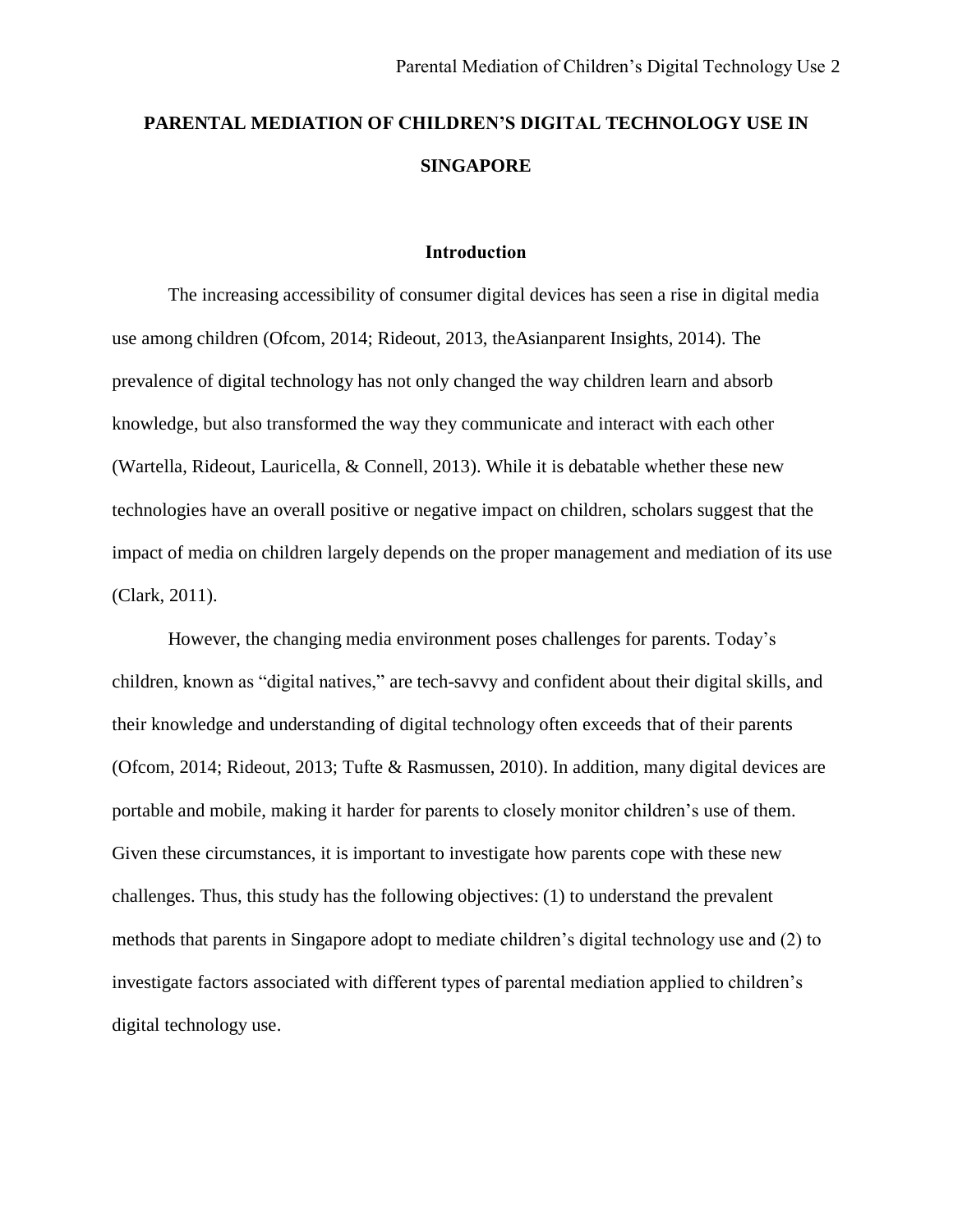There are two research gaps in the parental mediation literature, especially related to children's digital technology use. First, the majority of studies examine children's participation in a single media activity, such as using the internet (e.g., Lee & Chae, 2007), playing video games (e.g., Nikken & Jansz, 2006), or using social media (e.g., Shin & Ismail, 2014). However, children today are multitaskers, often using multiple digital devices at the same time (Gentile, Reimer, Nathanson, Walsh, & Eisenmann, 2014; Gutnick, Robb, Takeuchi, & Kotler, 2010; Tufte & Rasmussen, 2010). They can surf the web using their computers while texting their friends on their smartphones and playing games on their tablets. It appears that it is not sufficient to examine parental mediation on just one single form of media alone. The challenge for parents in the digital age is to adopt mediation strategies that take into account the media multitasking tendencies of their children. Hence, there is a need to explore parental mediation with regard to children's digital screen time across a series of digital devices. Second, the majority of studies in this field have either been conducted in the US or in Europe. There is reason to believe that cultural and value orientations may determine parental styles and mediation strategies (Kirwil, 2009). Hence, it is important to explore parental mediation and its antecedents in non-Western societies.

This study uses the phrase "digital technology" to refer to digital devices that allow individuals to consume and interact with media. While scholars typically include computers and smartphones in studies of digital technology (Pearce & Rice, 2013), tablet ownership has been on the rise in recent years with the United States and Singapore seeing 51% and 47% penetration rates respectively (Nielsen, 2014, 2015). The popularity and pervasiveness of tablets prompted us to include these portable devices as well. Thus, we consider children's use of computers, smartphones, and tablets in this study of digital technology. We examine parental mediation of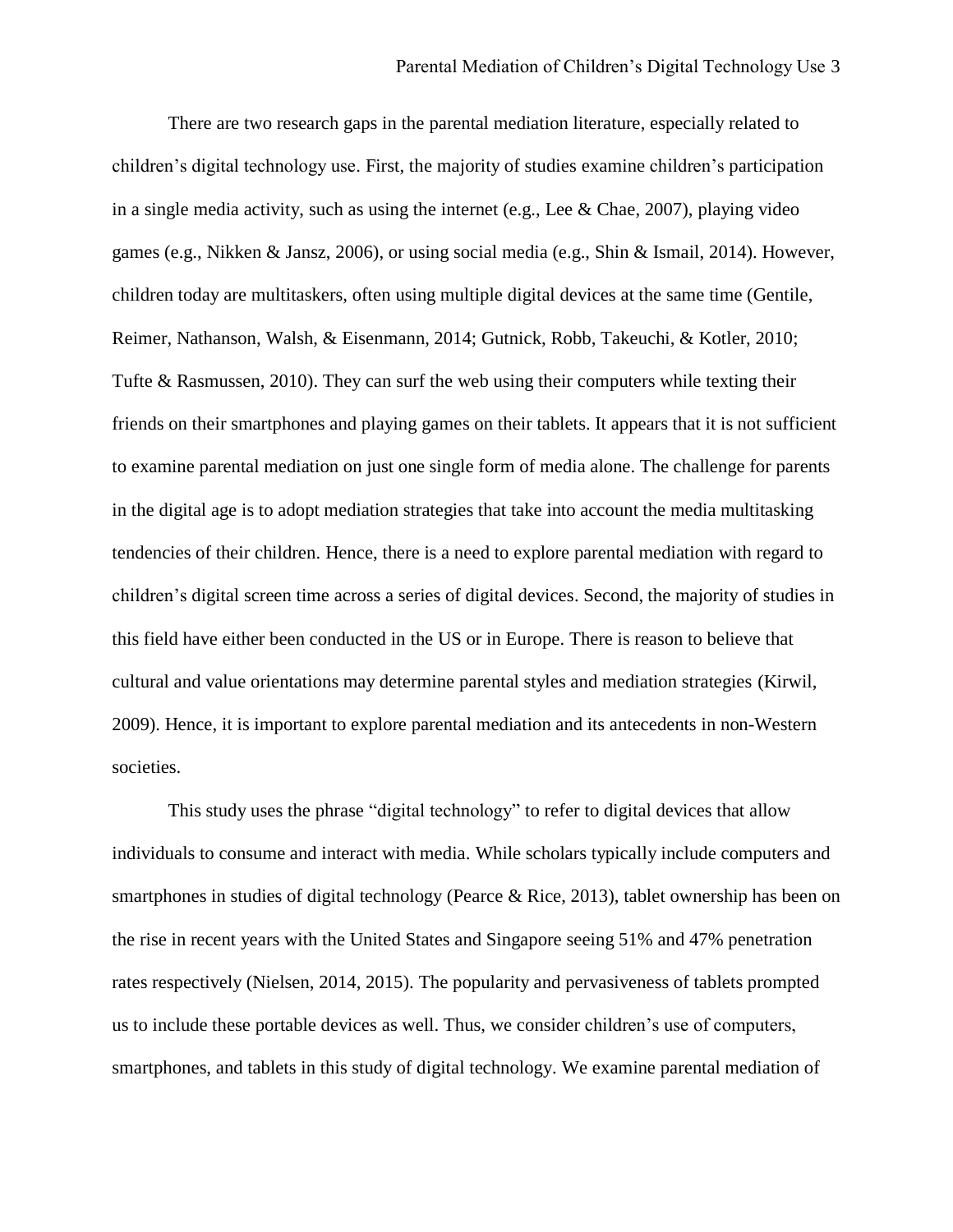children's *overall* digital technology use (total screen time) rather than parental mediation of each type of digital media, for the aforementioned reasons— modern children are multitaskers who use multiple types of digital media simultaneously (Gentile et al., 2014; Gutnick et al., 2010; Tufte & Rasmussen, 2010). We focus on primary school children in Singapore since digital technology is pervasive and primary school students in the country are encouraged to use it both at home and in school, but not much is known about how parents of primary school children in Singapore engage in digital technology mediation.

#### **Research Context: Singapore's Digital Technology Landscape**

Singapore is a technologically capable and well-connected nation. The internet penetration rate in Singapore is 81%, almost double the global average (We Are Social, 2015). Government support for a national high speed internet has propelled the city-state to fourth in the world with regard to the average broadband speed per user (World Economic Forum, 2015). The mobile phone penetration rate is 148%, suggesting that Singaporeans own more than one mobile phone on average (Infocomm Development Authority of Singapore, 2015). Eighty-five percent of Singaporeans use a smartphone, and 40% use a tablet (Consumer Barometer, 2014). It is no wonder that Singapore has been ranked second in the world in technology usage for five consecutive years (World Economic Forum, 2014).

These impressive figures suggest that Singaporeans are tech-savvy and use digital technology with ease. However, it also means that individuals, especially young people, are more likely to be exposed to the dangers and risks of the online and mobile environment, such as privacy invasion or accidental exposure to age-inappropriate content (Trend Micro, 2014). Because parents are the primary caregivers and socialization agents for children, educational programs and campaigns in Singapore have emphasized parental role in preventing exposure to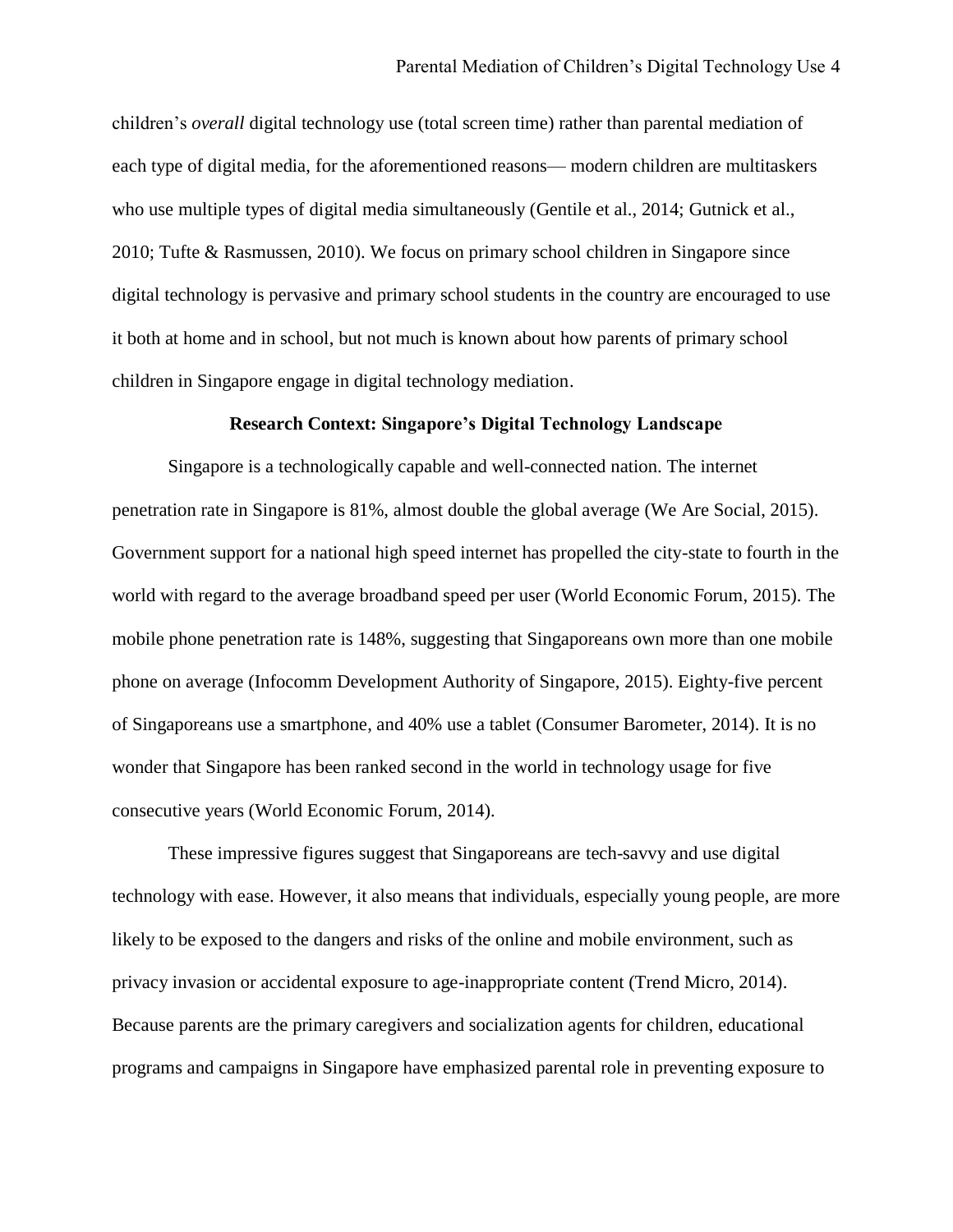these dangers. In 2008, for example, Singapore's Ministry of Education launched an Information-Communication Technology master plan. The plan includes a framework to guide schools in planning and developing cyber wellness programs, which provide parents with handbooks containing tips to detect and manage cyber-related issues their children may have (Ministry of Education, 2013a). In 2013, the ministry launched the "iZ HERO" exhibition at the Singapore Science Center to provide children with an exciting approach to learning about responsible digital citizenry. Visitors engaged in interactive storytelling where they fought against animated armies that represented various "digital dangers". Parents were also provided with tips to manage children's digital technology use (Ministry of Education, 2013b). Recently, the ministry developed a mobile app called "C-Quest" to encourage conversations on cyber wellness between parents and their children aged 10–14 (Ministry of Education, 2014).

Despite the push for greater public education and awareness, little is known about how parents in Singapore monitor, control, and inform children's digital technology use, and whether there are any factors that account for the different strategies parents use to manage children's digital technology use. Most studies reviewed in this paper were conducted in the West, and Singapore presents herself as a unique landscape. As mentioned previously, Singapore ranks highly in terms of proliferation of technology and digital savviness. This is in contrast to countries such as the United States where mobile phone penetration rates are unlike those in Singapore and where the technological readiness rankings are not as remarkable. The advanced technological environment and digital climate in Singapore may lead parents to engage in parental mediation strategies differently from parents in Western countries. Understanding how parents in technologically advanced countries such as Singapore cope with the increasing influence of the digital environment on their children may be useful for parents in Western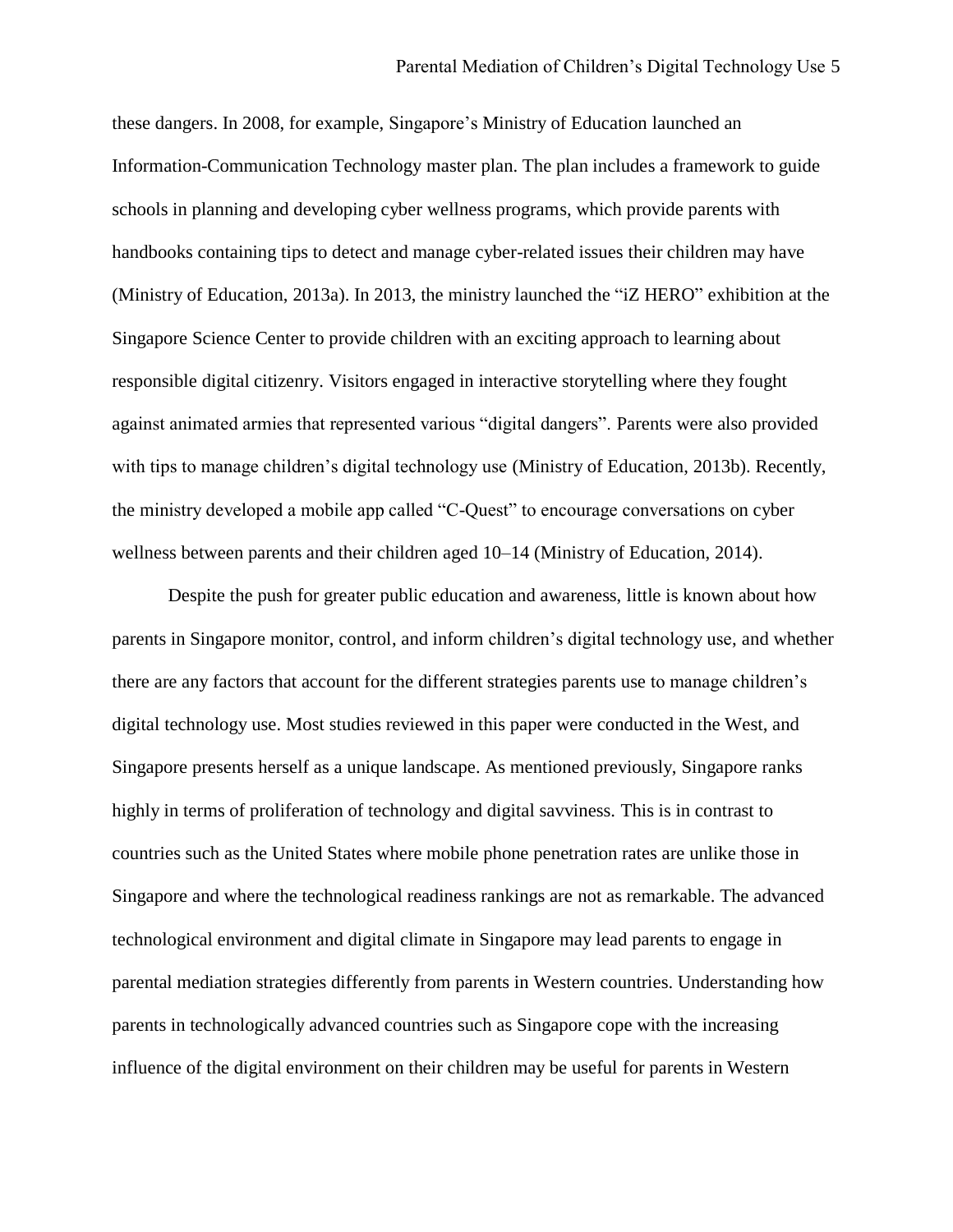countries in the future, as these countries become more technologically connected and children in these places mature in their tech savviness.

Moreover, the value orientation of a country may influence the type of mediation strategies parents undertake. Kirwil (2009) found the tendency of European parents to engage in restrictive or non-restrictive mediation strategies were dependent on the value orientations of the 18 European countries the study surveyed. Singapore, which has embraced modernism while holding on firmly its roots in Asian values (Chang, Wong, & Koh, 2003), presents a unique landscape for this study. As such, this study uses the parental mediation literature as a guiding theoretical framework with Singapore as a particular backdrop. The subsequent sections review the literature of parental mediation, identify gaps in the literature, and pose two research questions.

# **The Role of Parents in Children's Media Use**

Parents influence children's behavior from the moment they are born (Buijzen & Valkenburg, 2005). Parent and child are "part of a biologically intertwined system that strongly supports the [child's] socialization process" (Bugental & Grusec, 2006, p. 368), and parents are often motivated by this strong relationship to handle and mediate the child's behavior in the face of social demands and new situations. Parents, being "the most influential people in the development and socialization of children" (Sonck, Nikken, & de Haan, 2013, p. 96), also take primary responsibility for guiding their children's media behavior. Proper mediation of children's media use by parents is known to result in positive outcomes such as decreased exposure to privacy risks, decreased exposure to child-inappropriate media content, and heightened understanding of media content (Buijzen & Valkenburg, 2005; Lee & Chae, 2007; Lwin, Stanaland, & Miyazaki, 2008).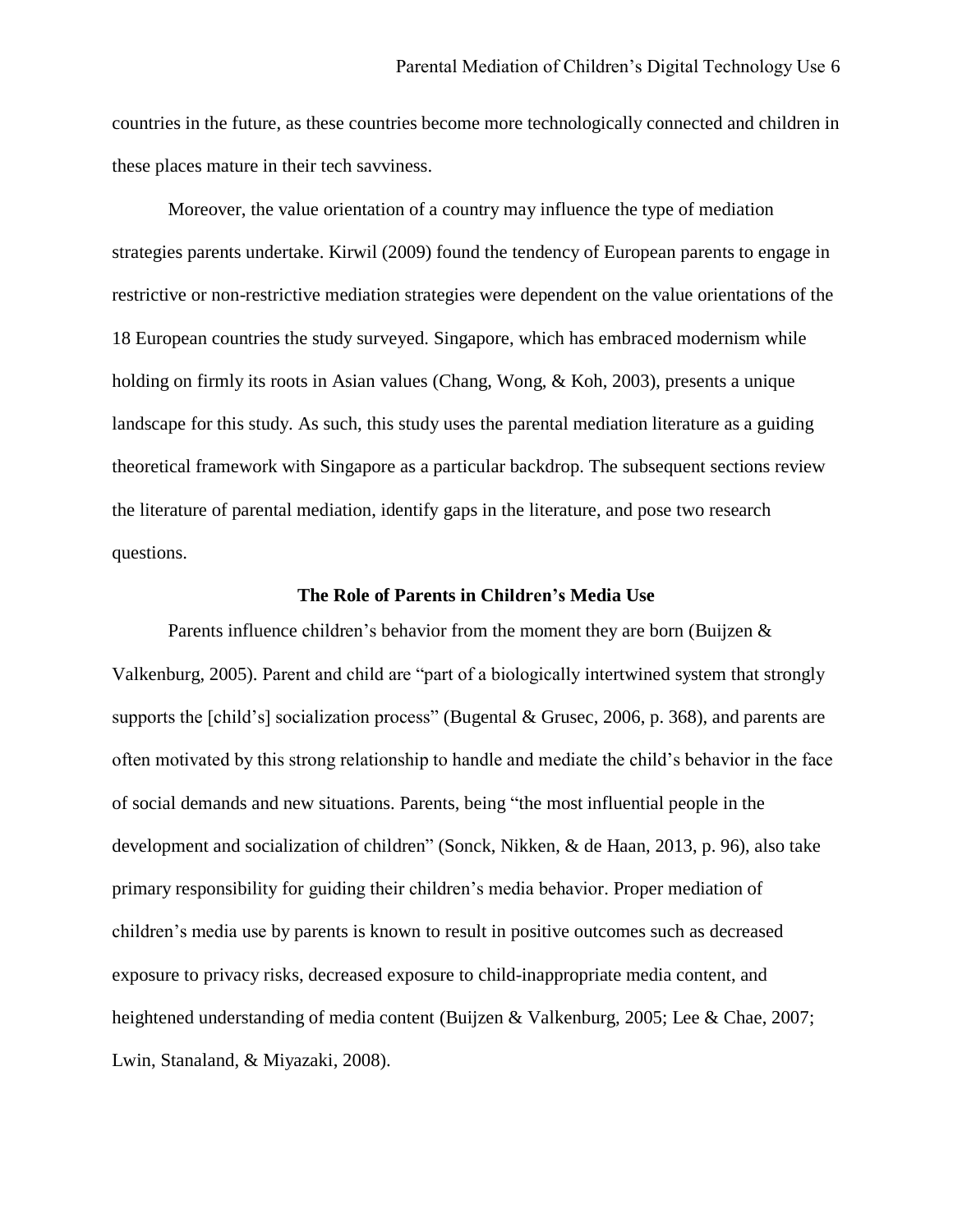Three general approaches to the mediation of children's media use have been identified. *Active mediation* refers to parents explaining and discussing media with their child. *Restrictive mediation* happens when parents set rules regarding the amount of time and the kind of content with which their child is allowed to engage. Lastly, *co-use* refers to shared usage of media between parents and children without parental instruction or discussion (Austin, Bolls, Fujioka, & Engelbertson, 1999; Clark, 2011). Research suggests that different forms of the parental mediation result in different outcomes. One of the consistent findings in regard to the outcomes of different forms of parental mediation is that active mediation is more effective than the other two forms of mediation (e.g., Buijzen & Valkenburg, 2005; Lwin et al., 2008; Warren, 2001), primarily because active mediation based on parent-child conversation and discussion is more likely to cultivate critical thinking skills in children (Fujioka & Austin, 2003) and to lead children to be more responsive to parents' initiatives (Grusec & Davidov, 2007). Research also suggests that too much restriction can cause unintended consequences such as a boomerang effect (Lwin et al., 2008) or a forbidden fruit syndrome (Nathanson, 2002), especially when it is imposed on older children who pursue more autonomy from parents (Lwin et al., 2008). The effects of co-use has not been compellingly verified as prior studies have demonstrated that couse can also be viewed by children as parental endorsement to the media content rather than deliberate monitoring efforts, especially in television viewing contexts (Austin et al., 1999; Nathanson, 2002).

While the above three strategies have been identified in research on television viewing (Clark, 2011), a number of studies examining parental mediation of children's use of the internet and video games have applied the three forms of parental mediation (e.g., Eastin, Greenberg,  $\&$ Hofschire, 2006; Lwin et al., 2008; Nikken & Jansz, 2006; Shin & Huh, 2011; Shin, Huh, &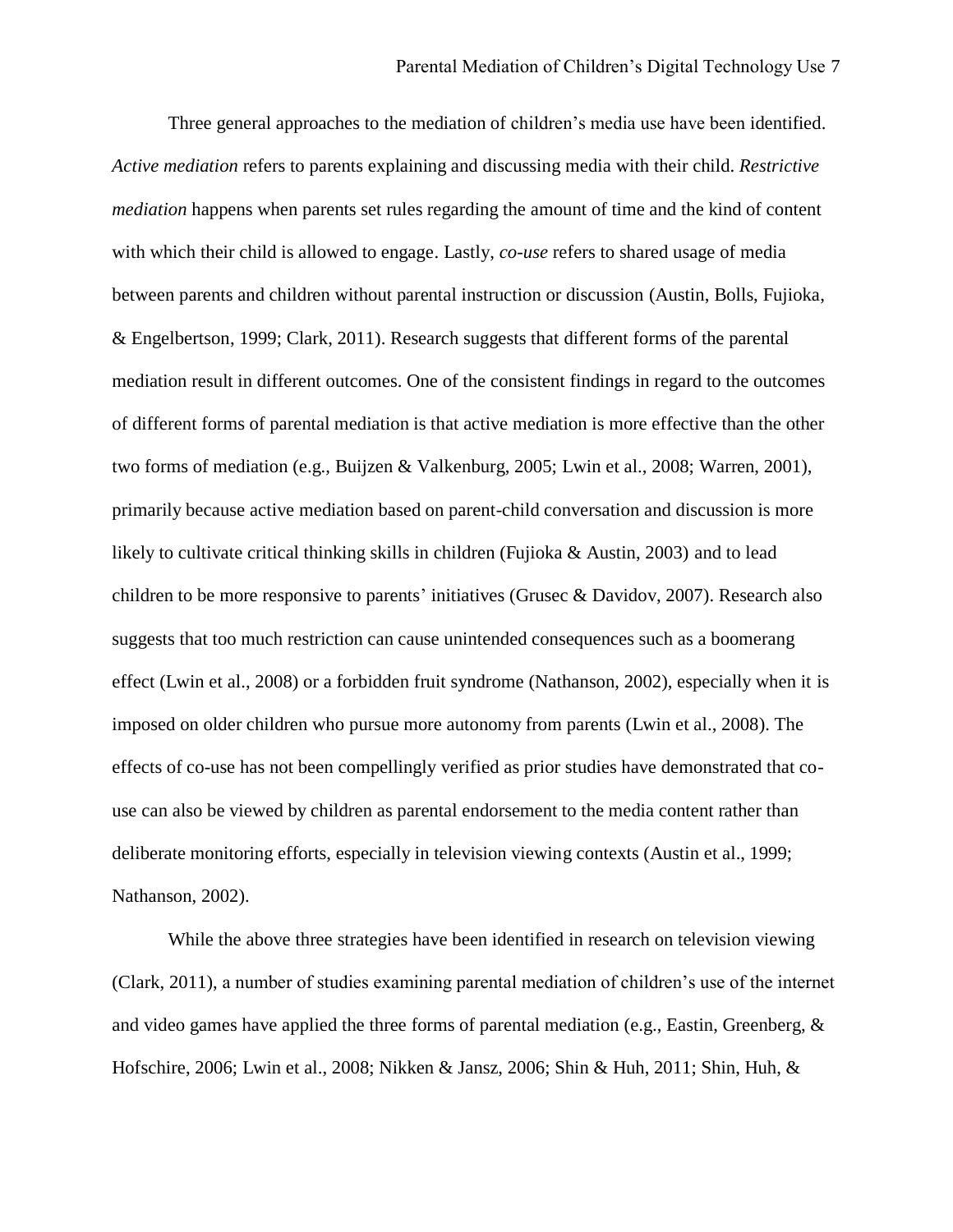Faber, 2012). However, the advent of the digital age has resulted in a generation of children that are experts at multitasking with digital technology (Gentile et al., 2014; Gutnick et al., 2010; Tufte & Rasmussen, 2010), and the complexity of new digital technology, characterized by its focus on multiple activities, multi-media, active content production, and social interactions, have posed new challenges to parents guiding their children through all of these activities (Sonck et al., 2013). Addressing the changes in the media environment, some studies have identified additional types of parental mediation strategies. For instance, Livingstone and Helsper (2008) identified a strategy known as *monitoring*, which refers to parents' checking of children's email messages or the sites that children have visited. This can be conducted overtly or covertly after the child's internet use. A similar concept called *supervision* was identified by Nikken and Jansz (2014), which refers to parents' keeping an eye on the child and the device and allowing children to surf the web only when parents are present. While monitoring involves examining the sites and messages that a child is involved with and can happen with or without the child being around, supervision happens when the parent is physically together with the child.

What is less known is the extent to which parents practice each mediation strategy. Livingstone and Helsper (2008) surveyed teenagers aged 12–18 and their parents in the UK and found that parents often adopt strategies used in television mediation to deal with the new challenges posed by the internet. Nikken and Jansz (2014) surveyed parents of children aged 2– 12 in the Netherlands and found that supervision was the most common parental mediation strategy parents used to mediate children's internet use. Sonck et al. (2013) found that active safety mediation was the most common strategy employed by Dutch parents of children aged 9– 16 using the internet. Khurana, Bleakley, Jordan, and Romer (2015) surveyed parents of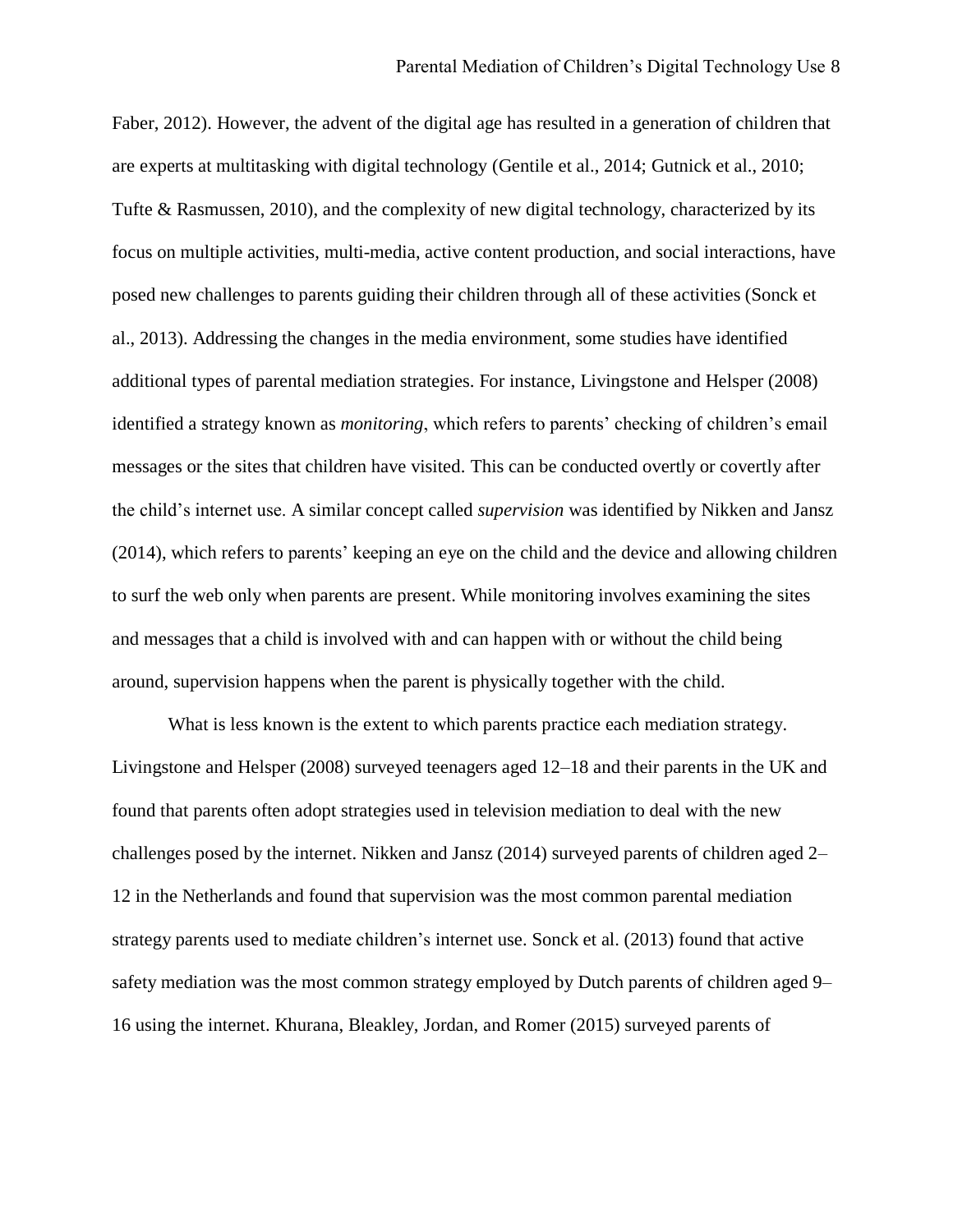American adolescents and found that parental monitoring was practiced twice as often as restrictive strategies.

Overall, there seems to be a lack of consensus as to which mediation strategy is most popular among parents with regard to children's use of digital technology. In addition, each of the prior studies focused on a different age group. Thus, it is unclear whether particular parental mediation strategies are more or less prevalent among parents of a certain age group, such as primary school aged children. Finally, most existing studies have focused on children's internet use, mostly in Western societies with an individualistic orientation. It is unclear how parents in Singapore, a non-Western society with largely collectivistic values (Smith, Dugan, & Trompenaars, 1996), manage children's *overall* digital technology use and screen time. Hence, the following research question is proposed:

**RQ1**. To what extent are different mediation strategies used by parents in Singapore to influence their children's use of digital technology?

#### **Factors Influencing Parental Mediation Styles**

While research suggests that parents in general try to control and supervise their children's media use, not all parents practice the same levels and types of parental mediation. To enhance our understanding of parental mediation, it is important to explore what factors influence parental mediation practices. This study examines three groups of antecedents of parental mediation: parent-child individual characteristics, parents' usage and perception of media, and parent-child interactions. Concurrently analyzing these three groups of factors will allow us to examine how personal (individual characteristics and media use and perception) and relational (family interaction) factors can influence parental mediation altogether and provide more comprehensive insights into parental mediation of children's digital technology use.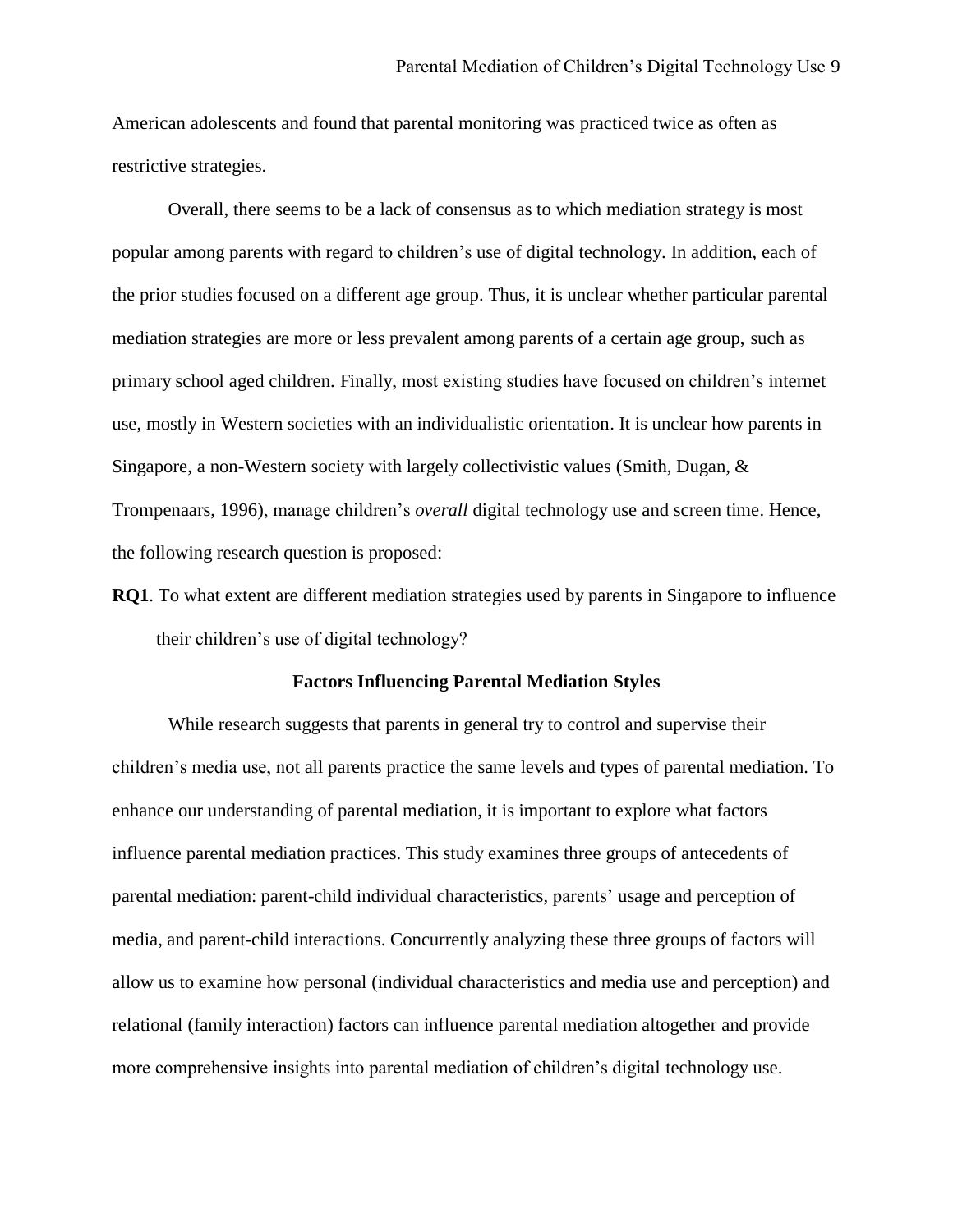# **Parent-Child Individual Characteristics**

A number of studies have examined individual characteristics of children and parents as factors affecting parental mediation. For instance, children's age has been found to be negatively associated with the level of parental mediation of television (e.g., Nathanson, 2001; Valkenburg, Krcmar, Peeters, & Marseille, 1999), internet (e.g., Eastin et al., 2006; Livingstone & Helsper, 2008) and video game use (Nikken & Jansz, 2006; Shin & Huh, 2011), suggesting that parents tend to exhibit a higher level of mediation with younger children.

However, a deeper look into the literature reveals that age becomes a less important or even a non-significant predictor of parental mediation when parents' perceptions of media are included as predictors of parental mediation in multivariate analyses (e.g., Valkenburg et al., 1999; Warren, Gerke, & Kelly, 2002). Valkenburg et al. (1999) and Sonck et al. (2013) argued that it could be parents' perceptions of or concerns about media, rather than children's age, that motivate parents to impose higher levels of parental mediation on their children.

The arguments made by Valkenburg et al. (1999) and Sonck et al. (2013) can further explain some of the mixed findings regarding the relationship between parental mediation and other demographic variables such as children's and parents' genders. Some studies have found that boys tend to receive more parental mediation than girls (e.g., Eastin et al., 2006; Hoffner & Buchanan, 2002) while others have found the opposite (e.g., Livingstone & Helsper, 2008; Nikken & Jansz, 2006) or no significant gender differences (Nathanson, 2001; Nikken, Jansz, & Schouwstra, 2007). Valkenburg et al. (1999) demonstrated that parents were more concerned about girls' television viewing than boys' and that the concerns led to greater mediation of girls' viewing. That is, parental mediation is more a function of the parent's media-related perceptions rather than the child's gender itself. Regarding the gender of parents, while some studies have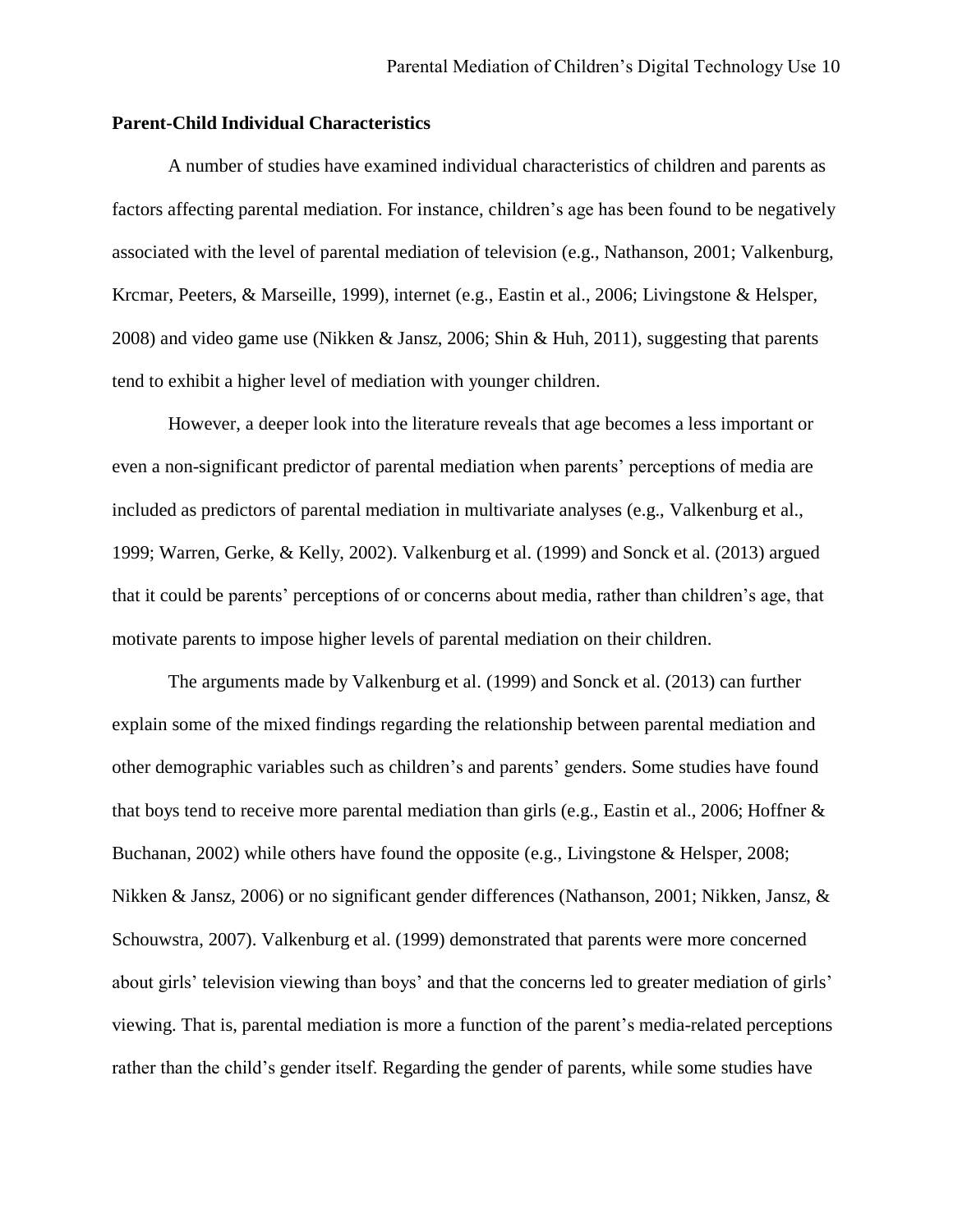demonstrated that mothers are more likely than fathers to practice parental mediation (e.g., Nikken & Jansz, 2006; Valkenburg et al., 1999), others found no association between the gender of parents and parental mediation (e.g., Hoffner & Buchanan, 2002; Warren, 2001). Showing that the relationship between parent gender and parental mediation became weaker when parental involvement variables (e.g., parent and child shared activities) were entered into regression analyses, Warren et al. (2002) demonstrated that the degree to which parents were involved in childrearing played a more important role in parental mediation than parents' gender.

Overall, studies suggest that demographic variables alone cannot sufficiently explain how parents mediate children's media use, in both traditional and digital media contexts. Other parental factors such as parents' media perception and usage as well as parent-child relationship and interaction patterns should also be considered as potential factors influencing parental mediation practices.

#### **Parent's Perception and Usage of Media**

As discussed earlier, a number of studies have demonstrated that the way parents engage in parental mediation is influenced by how they feel about media. Nathanson (2001) found that the degree to which parents perceived violent television programs to be important and useful for themselves was negatively associated with their engagement in restrictive mediation. Warren (2001) found that parents who were highly concerned about child-inappropriate television content were more likely to implement higher levels of active and restrictive mediation. Outside the television context, Nikken and Jansz (2006) and Shin and Huh (2011) found that parents' negative perceptions of video games were positively associated with both active and restrictive parental mediation. Similar findings have been reported in studies on parental mediation of children's internet use (Lee, 2013; Nikken & Jansz, 2014).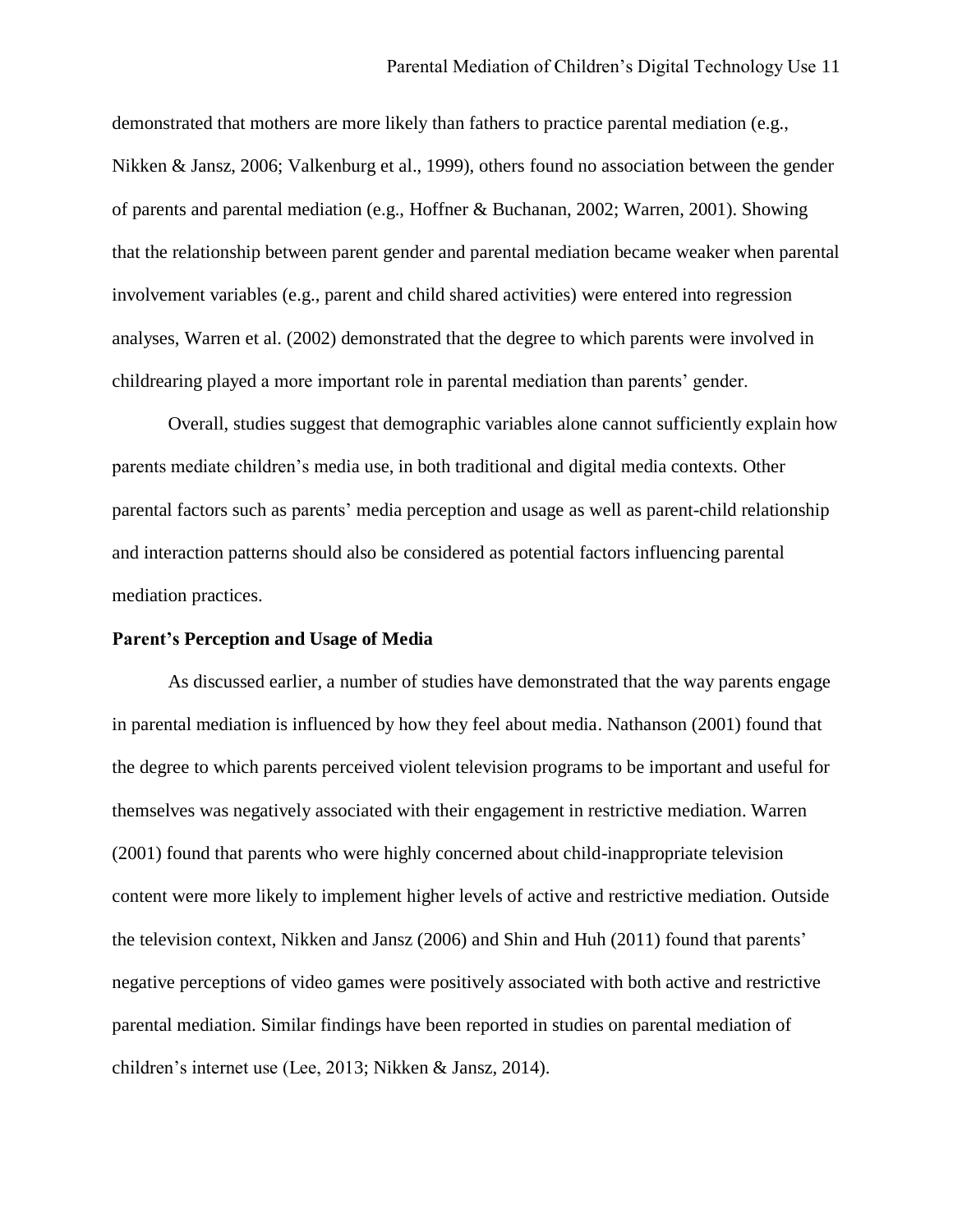Research also suggests that parents' own use of media affect the way they engage in parental mediation. Livingstone and Helsper (2008) found that parents who claimed to have stronger skills in using the internet engaged in more mediation of their children's internet use. Sonck et al. (2013) also found that parents who were confident about their internet skills monitored their children's internet use more often. However, it is unclear how the amount of time parents spend on different types of media affects mediation practices. While some researchers found a positive association between the amount of time parents spent on media and the level of parental mediation (e.g., Livingstone & Helsper, 2008), other studies (e.g., Nikken & Jansz, 2014; Sonck et al., 2013) found no association between the two variables.

Overall, there seems to be a close association between parents' perception of media and parental mediation. However, little is known about how parents' usage of media is associated with different types of parental mediation of children's digital technology use. This study examines both the amount of time parents spend on digital technology and the range of digital activities that parents engage as potential antecedents of parental mediation of children's digital technology use.

#### **Parent-Child Interaction**

Parental mediation involves interpersonal communication and interaction between a parent and child (Clark, 2011). Therefore, parent-child interaction factors are presumed to play an important role in explaining parental mediation practices. However, very little is known about how parent-child interaction factors are associated with different types of parental mediation of children's digital technology use. This study examines parenting style and parent involvement as parent-child interaction factors.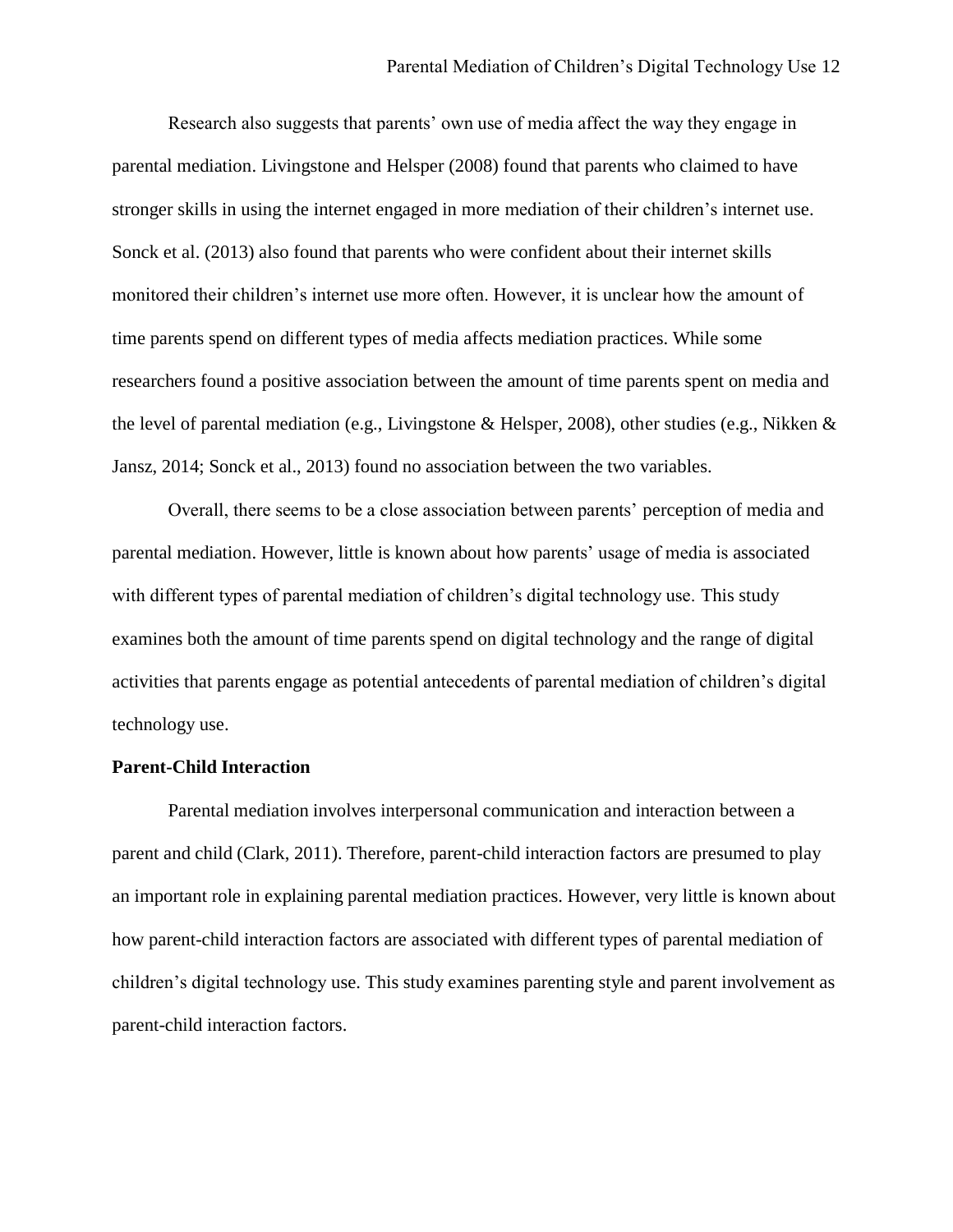Research suggests that *parenting style*, which refers to parents' pervasive socialization tendencies displayed across a wide range of parent-child interactions (Baumrind, 1971), can have substantial effects on parents' childrearing practices (Grusec & Davidov, 2007). Scholars have identified and examined two broad dimensions of parenting style —*demandingness* and *responsiveness* (Baumrind, 1971; Darling and Steinberg, 1993; Steinberg, Lamborn, Dornbusch, & Darling, 1992). Demandingness refers to a parent's willingness to act as a socialization agent through supervision and maturity demands and is characterized by behavioral control. Responsiveness refers to a parent's recognition of a child's individuality and autonomy and is characterized by warmth and supportiveness.

Considering that parenting style is expressed through various parenting practices (Darling and Steinberg, 1993), parental mediation is likely to be one of the many behaviors influenced by parenting style. However, only a few studies have examined its role in parental mediation. For example, Carlson and Grossbart (1988) demonstrated that parents high on both demandingness and responsiveness controlled children's television viewing and discussed advertising with children more than parents high on only one or neither of the dimensions. In the context of internet use, Eastin et al. (2006) found that active mediation and co-surfing were most frequently practiced by parents high on both demandingness and responsiveness. Broadening the context to both traditional and new media (i.e., television and the internet), Padilla-Walker and Coyne (2011) showed that parents high on warmth and support (termed "connection"), as well as parents high on behavioral control through inductive reasoning (termed "regulation"), were more likely to engage in active mediation of children's media use.

In addition to parenting style, *parental involvement with children* also has the potential to influence the degree to which parents engage in media mediation. Parental involvement is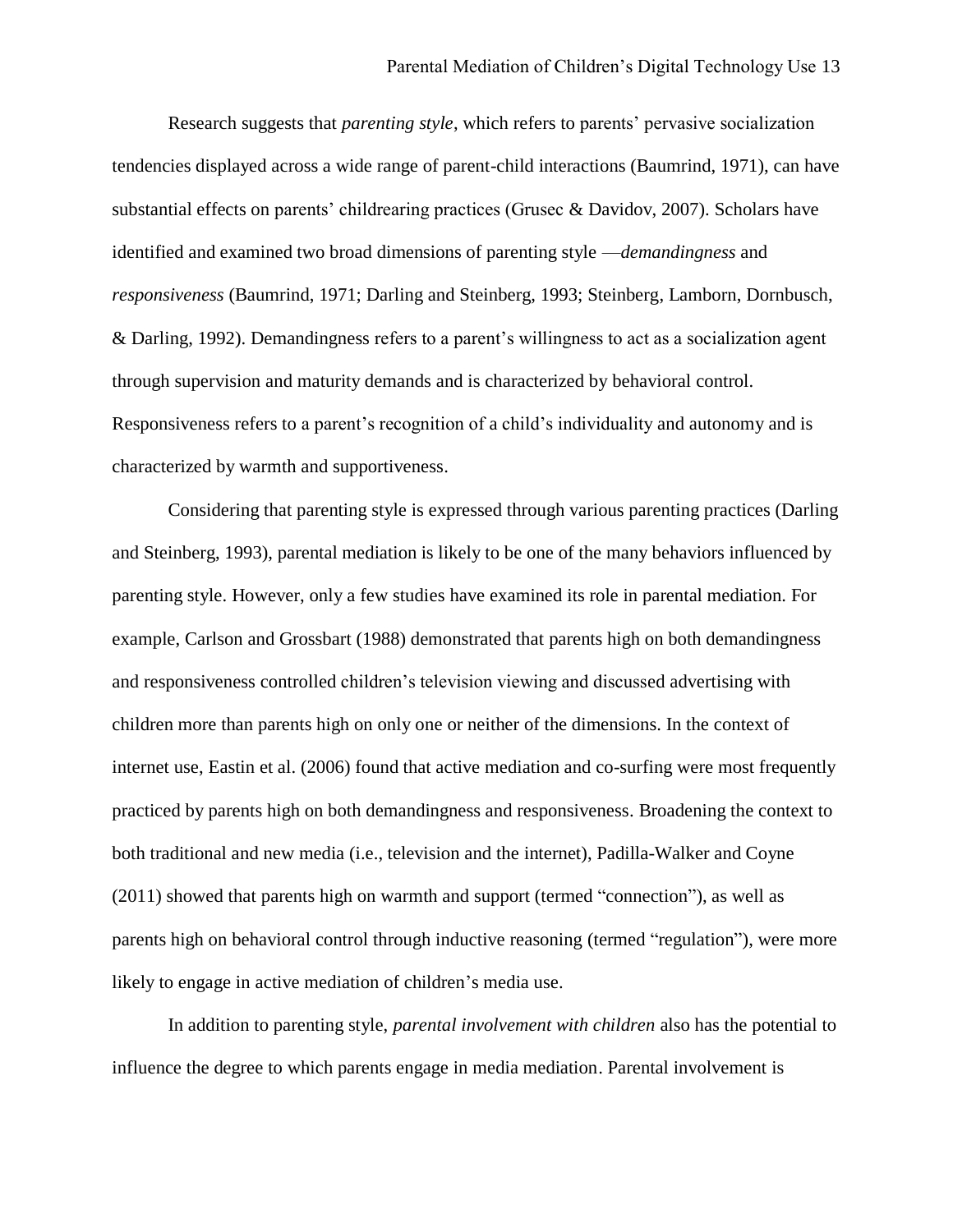assessed by the degree to which parents make themselves available to engage in shared activities with their children (Warren, 2005). Parental involvement differs from parenting style in that the former regards the activities that parents engage to interact with their children whereas the latter refers to general childrearing tendencies demonstrating control and warmth with their children in various parent-child interactions (Warren, 2005). Studies demonstrated that parent-child interaction varies across different parent-child pairs (Baumrind, 1971; Darling & Steinberg, 1993). That is, some parents interact with their children more often, while others maintain distance from their children. A few parental mediation studies focused on children's television viewing have demonstrated meaningful associations between parental involvement and parental mediation. Through a series of studies with different age and income groups of children and parents, Warren (2001, 2002, 2005) demonstrated that parental involvement, measured by the number of hours parents spent with their children and the number of activities that parents shared with children, was significantly associated with parental mediation of children's television viewing.

Overall, the literature suggests that the level and type of mediation that parents use can be influenced by a wide range of factors. That is, although parental mediation may decrease the negative effects of digital technology for children, the types and extent of mediation depend strongly on the parent. The literature also suggests that parents' perception and usage of media, as well parent-child interaction patterns, play more important roles than parent-child demographic characteristics. Thus, the present study investigates parents' digital technology perception and usage and parent-child interaction patterns as main effect variables influencing parental mediation, while examining the aforementioned parent-child individual characteristics as control variables.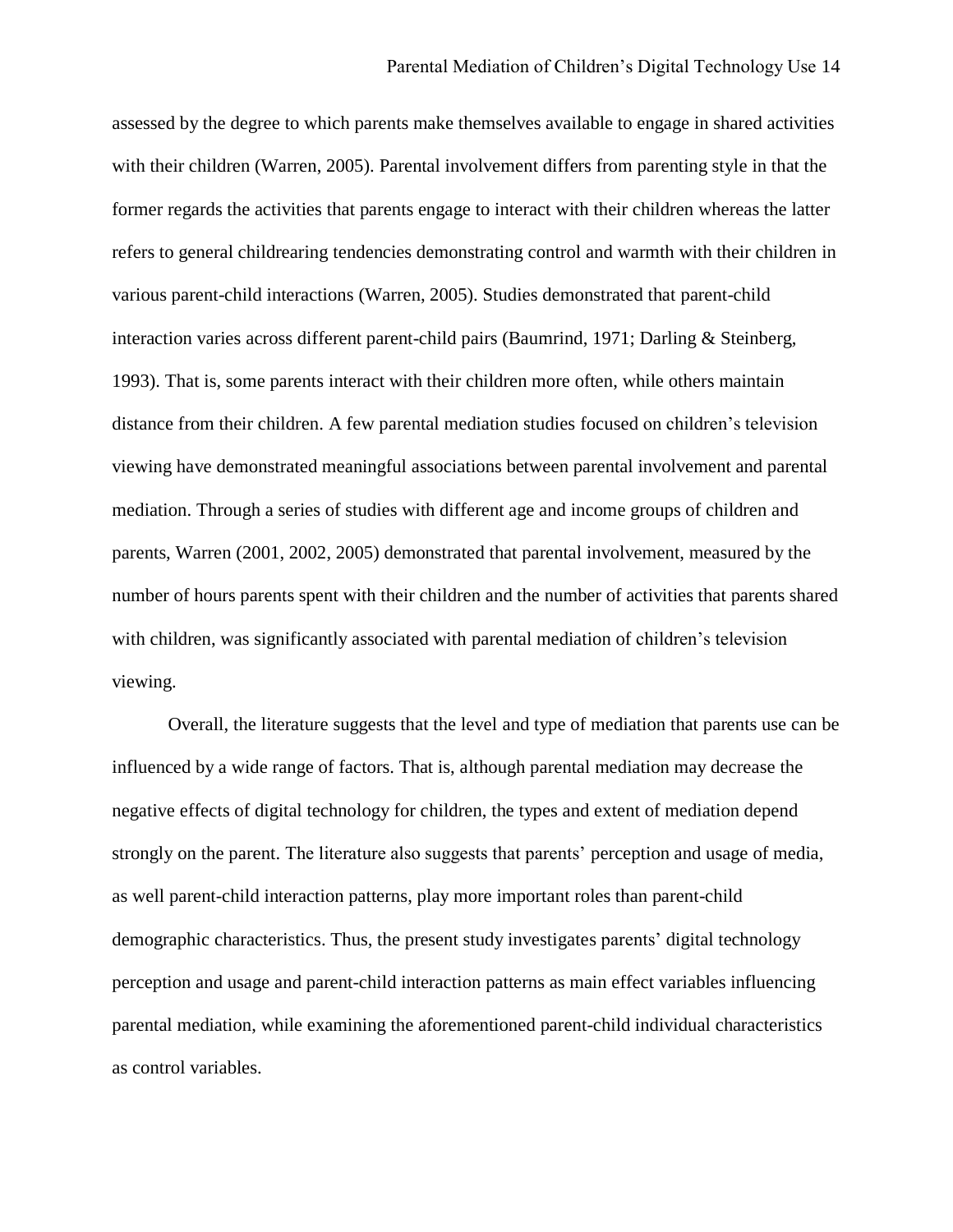**RQ2.** How are (1) parents' perception and usage of digital technology and (2) parent-child interaction patterns associated with different types of parental mediation applied to children's digital technology use, controlling for parent-child individual characteristics?

# **Method**

#### **Sample and Procedure**

Data were collected from parents of children in grades 1 through 6 recruited from seven public primary schools located in various parts of Singapore to represent diverse socio-economic and geographic segments of children in the country. The Heads of Departments of each participating school selected two upper primary (grades 4-6) and two lower primary (grades 1-3) classes in which to distribute the questionnaire. A paper-and-pencil survey questionnaire was then administered to parents through their children in the selected classes. A total of 972 survey questionnaires were distributed and 557 valid responses were received, giving a response rate of 57%.

# **Survey Instrument and Measures**

The questionnaire began with an explanation of the purpose of the study, and each question was accompanied by an instruction. The questionnaire first stated that "digital technology" referred to computers, tablets, and smartphones and provided the definition of each digital device. The survey also stated that "your child" in the questionnaire referred to the child who had brought the questionnaire home. The questionnaire included the following measures.

*Parental mediation.* Measurement items were constructed based on a review of previous literature on parental mediation of children's internet use and video game playing (e.g., Lee  $\&$ Chae, 2012; Livingstone, Haddon, Gorzig, & Olafsson, 2011; Livingstone & Helsper, 2008; Nikken & Jansz, 2006; Nikken & Jansz, 2014). The items used in this study were modified to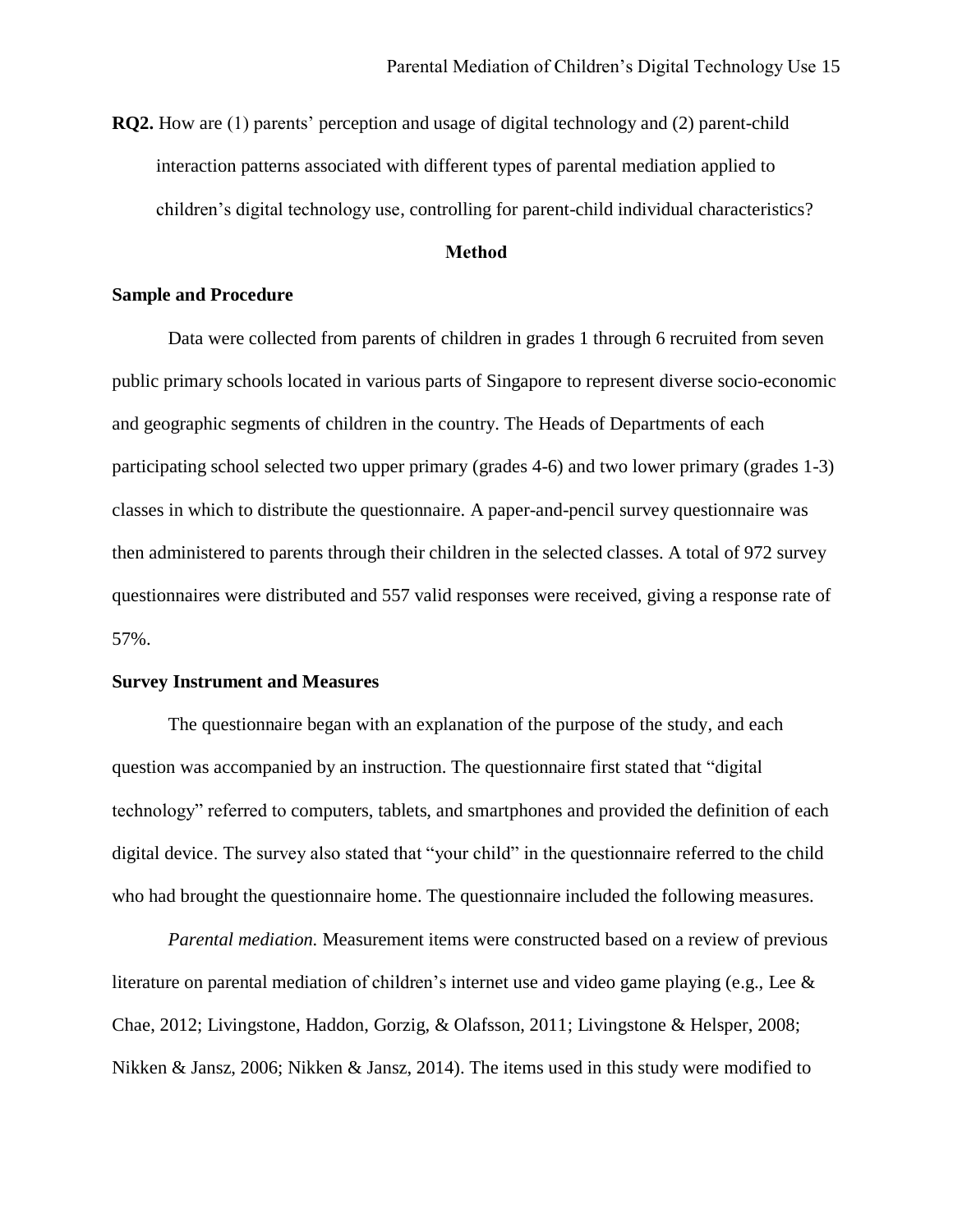reflect types of parental mediation directly relevant to digital technology. We focused on three forms of parental mediation—active mediation, restrictive mediation, and monitoring. *Active mediation* was assessed by asking parents how they guide their child in the use of digital technology*. Restrictive mediation* was assessed by asking parents how they regulate their child's use of digital technology. While we assessed both active and restrictive mediation in this study as both are known to be practiced in both traditional and digital media contexts, this study did not assess *co-use,* as co-use is less likely to occur due to the nature of digital technology. Digital technology use is mostly a solitary activity, typically involving a personal and mobile device (Livingstone & Helsper, 2008; Nikken & Jansz, 2006). As an alternative to co-use, we measured parents' *monitoring* of children's digital technology use by asking parents how they monitor their child when the child is using digital technology. Each of the parental mediation styles was measured using five binary scale items  $(1 = yes; 0 = no)$ . The number of "yes" (1) responses for each type of parental mediation was summed to form composite scales for active mediation, restrictive mediation, and monitoring. Measurement items are presented in Figures 1, 2, and 3.

*Time spent on digital technology*. Using 5-point scales, anchored by "no usage" (1), "less than 1 hour a day"  $(2)$ , "1 hour a day"  $(3)$ ," 2-3 hours a day"  $(4)$ , and "4 hours and above"  $(5)$ , parents were asked to indicate how much time per day they usually spent using digital technology at home on a computer ( $M = 1.98$ ,  $SD = 1.26$ ), tablet ( $M = 1.56$ ,  $SD = 1.30$ ), and smartphone ( $M = 2.54$ ,  $SD = 1.23$ ). Item scores were summated to form a composite scale.

*Digital technology activities.* Parents were asked to indicate for what purpose they usually use digital technology using 7 binary scale items: job-related tasks, household tasks, social media, educational purposes, leisure, personal communication, and other. The number of "yes" (1) responses was summed to form a composite scale  $(M = 4.20, SD = 1.62)$ .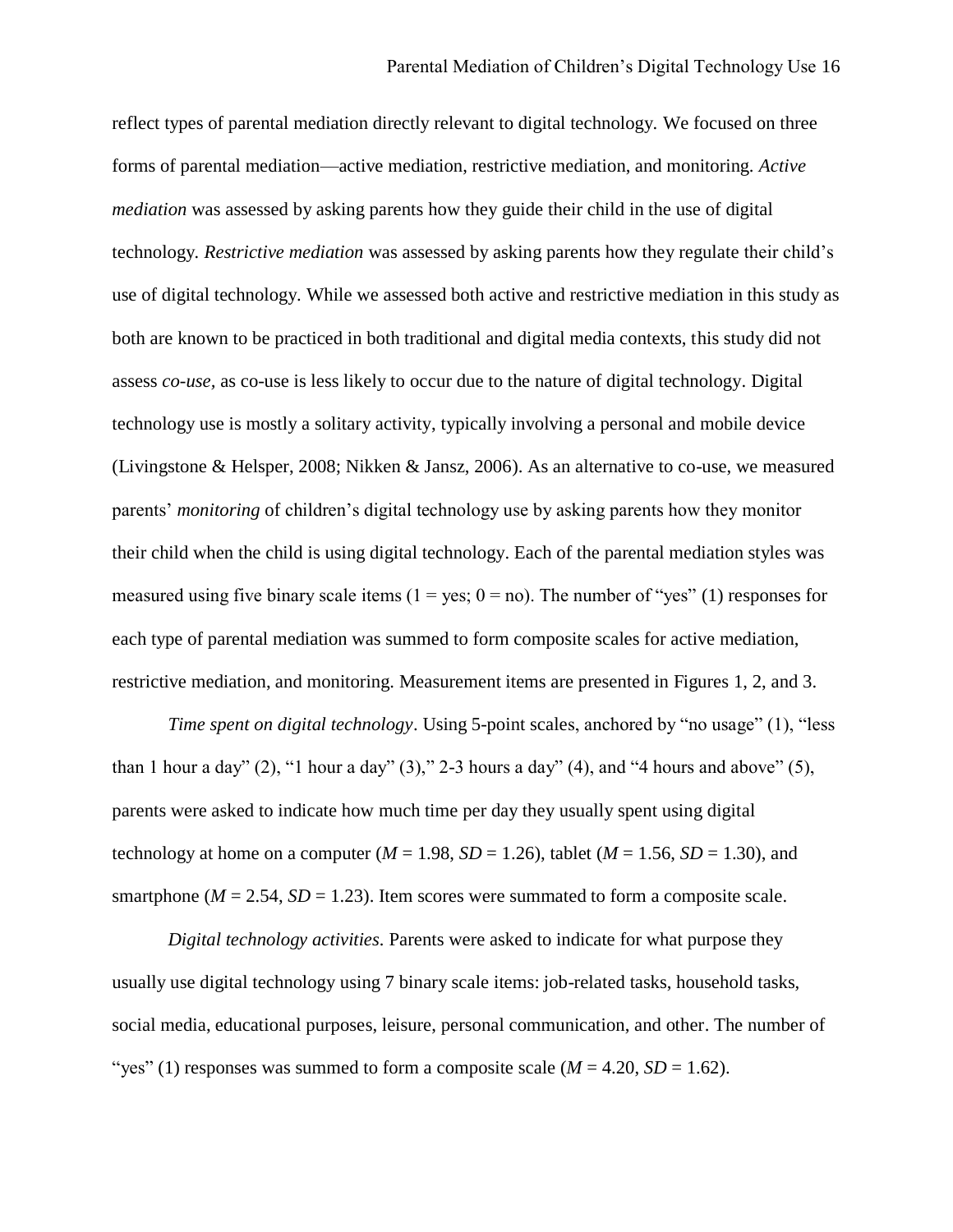*Attitude toward digital technology*. Parents were asked to rate their attitude toward digital technology, using six 5-point semantic differential scales (bad/good, not interesting/interesting, harmful/beneficial, not fun to use/fun to use, not useful/useful, and uninformative/informative). The items were adapted from research on attitudes toward advertising (Muehling, 1987). Item scores were averaged to create a composite scale  $(M = 3.98, SD = .68, \alpha = .87)$ .

*Parenting styles*. Parents were asked to report their parenting styles using six 5-point Likert scales (1= strongly disagree;  $5 =$  strongly agree). The items were adapted from the Parenting Style Index developed by Steinberg et al. (1992). Three items measured parental demandingness (e.g., "My child should come home by the time that I set") and three items measured parental responsiveness (e.g., "When I want my child to do something, I explain why"). An exploratory factor analysis confirmed the internal structure of the measurement, yielding two factors for demandingness and responsiveness. Item scores were averaged to create composite scales for demandingness ( $M = 3.95$ ,  $SD = .61$ ,  $\alpha = .62$ ) and responsiveness ( $M = 4.28$ ,  $SD = .59$ ,  $\alpha = .77$ ).

*Parental involvement*. Parents were asked to indicate the number of times per week they engaged in various activities with their child using 5-point scales, anchored by "none" (1), "1 to 2 times" (2), "3 to 4 times" (3), "5 to 6 times" (4), and "7 times or more" (5). The measurement items were derived from Warren et al.'s (2002) parental involvement scales and included the following five items: household chores, face-to-face conversations, indoor entertainment, outdoor activities, and meals. Item scores were averaged to create a composite scale ( $M = 2.32$ ,  $SD = .73$ ,  $\alpha = .68$ ).

The questionnaire collected information about the child's age and gender ( $1 = boy$ ;  $2 =$ girl) and the parent's age, gender  $(1 = male; 2 = female)$ , and education level  $(1 = O$  level or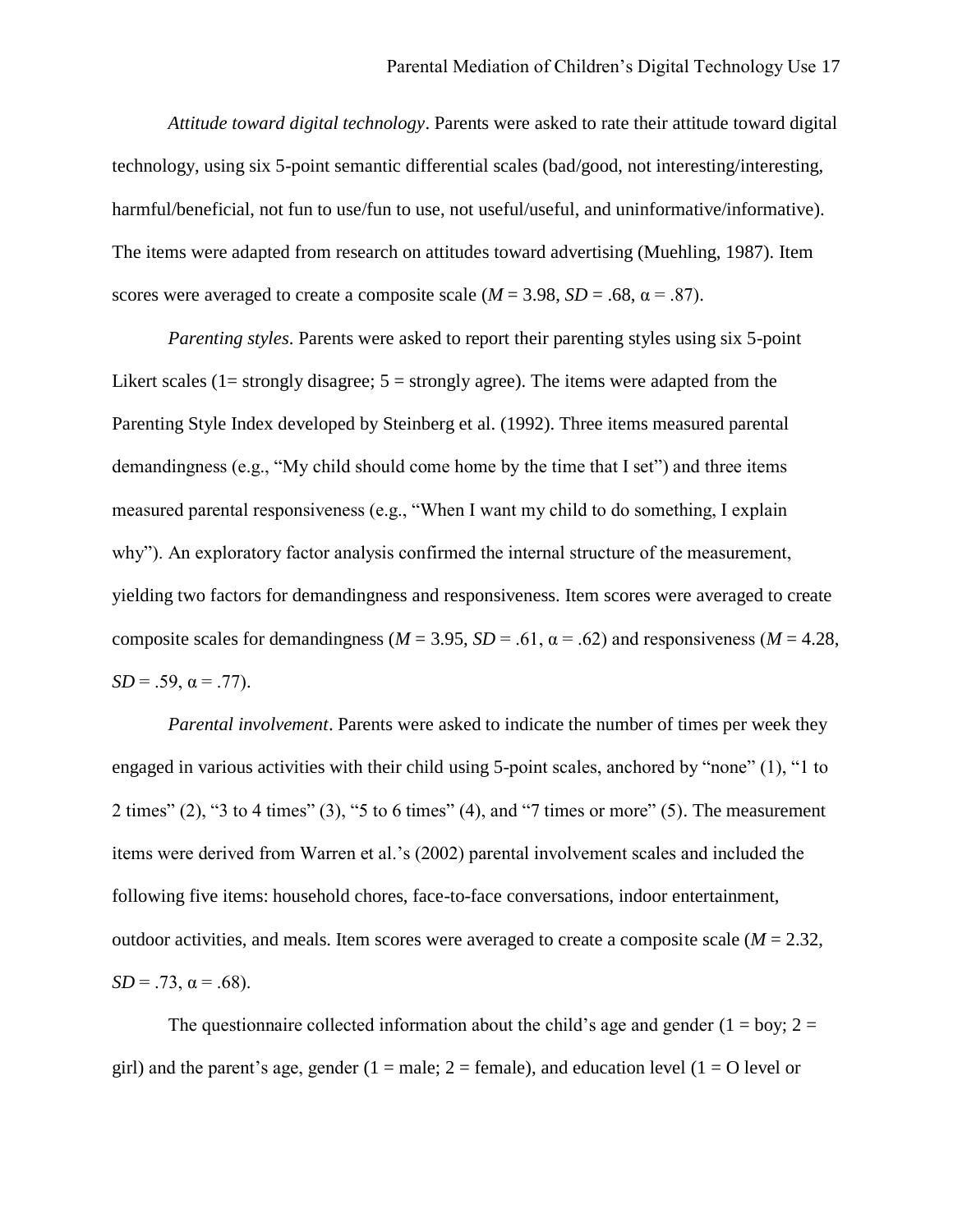equivalent & below;  $2 = A$  level, diploma or equivalent;  $3 = Bachelor's degree$ ;  $4 = post$ graduate). Parents were also asked to indicate to what extent they think parents/guardians influence their child's digital technology use, using a single ad-hoc item ranging from "not at all influential" (1) to "extremely influential" (5)  $(M = 3.48, SD = 1.02)$ .

#### **Results**

The final sample ( $N = 557$ ) consisted of 61.5% female parents/guardians, and the average age was  $41.76$  (SD = 5.71). Four out of ten  $(42.3%)$  had college degrees. Fifty-five percent of them were parents of boys, and 52% were parents of children age 9 and older ( $M = 9.54$ ,  $SD =$ 1.68). Eight in ten parents (83.0%) used computers, 63.5% used tablets, and 91.2% used smartphones at home. Digital technology was used for various purposes: personal communication (84.4%), leisure (80.1%), education (79.0%), social media (74.7%), job-related tasks (65.7%), household tasks (28.4%), and other (7.5%).

**RQ1** asked what parents do to mediate children's digital technology use. Overall, restrictive mediation ( $M = 3.06$ ,  $SD = 1.42$ ) and active mediation ( $M = 2.94$ ,  $SD = 1.53$ ) were more prevalent than monitoring ( $M = 2.16$ ,  $SD = 1.28$ ). Inter-correlations between the active mediation items were significant and positive except for the relationship between "explain why digital technology is good or bad" and "help whey the child is using digital technology." All restrictive mediation items were significantly and positively correlated with each other. With regard to monitoring, most of the inter-correlations were significant and positive, except "ask what your child is doing" which was not significantly associated with "keep an eye on the screen of the device," as well as "stay in the same room as your child."

A breakdown of the prevalence of these strategies is illustrated in Figures 1 to 3. With regard to *active mediation*, the most popular strategies were talking to children about what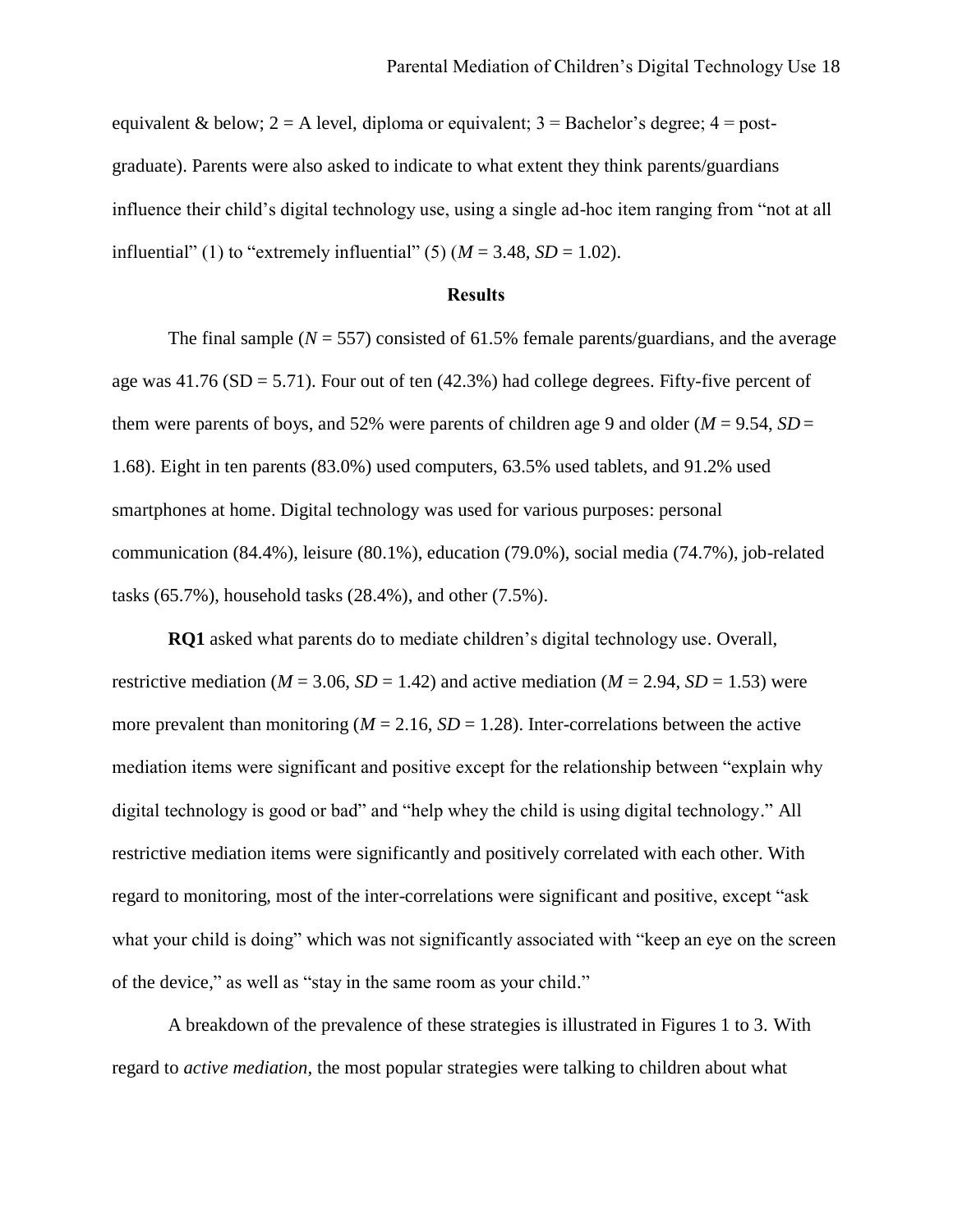should or should not be shared on the internet (67.0%) and explaining why digital technology is either good or bad (61.8%). The least popular active mediation strategy among parents was recommending good digital content to their children (52.4%). With regard to *restrictive mediation*, the most popular strategy was limiting the time that children spent using digital technology (76.1%), followed by allowing children to use digital technology only after designated tasks such as homework or household chores had been completed (73.1%). The least popular strategy was to limit the child's sharing of personal information or communication with others online (49.2%). With regard to *monitoring*, the most popular strategy was asking the child what he or she was doing (80.4%), followed by keeping an eye on the device's screen (53.5%). Only two to three out of every ten parents reported that they sat with their child (24.4%), stayed in the same room with the child  $(29.8\%)$ , or checked the digital devices later  $(28.2\%)$  to monitor the child's digital technology use.

# *Figures 1, 2, 3 are about here*

**RQ2** asked how different sets of factors (parents' perception and usage of digital technology and parent-child interaction) are associated with different mediation strategies, controlling for parent-child individual characteristics. To test this research question, three separate hierarchical regression analyses were conducted, with the three parental mediation strategies as dependent variables. For each analysis, control variables were entered into the first block, followed by parents' digital technology attitude and usage (block 2), and parent-child interaction patterns (block 3). Before conducting the regression analyses, we calculated bivariate correlations among the examined variable to detect multicollinearity in the dataset. None of the variables were found to be strongly correlated (i.e., *r* > .70) (Howell, 2002). We also obtained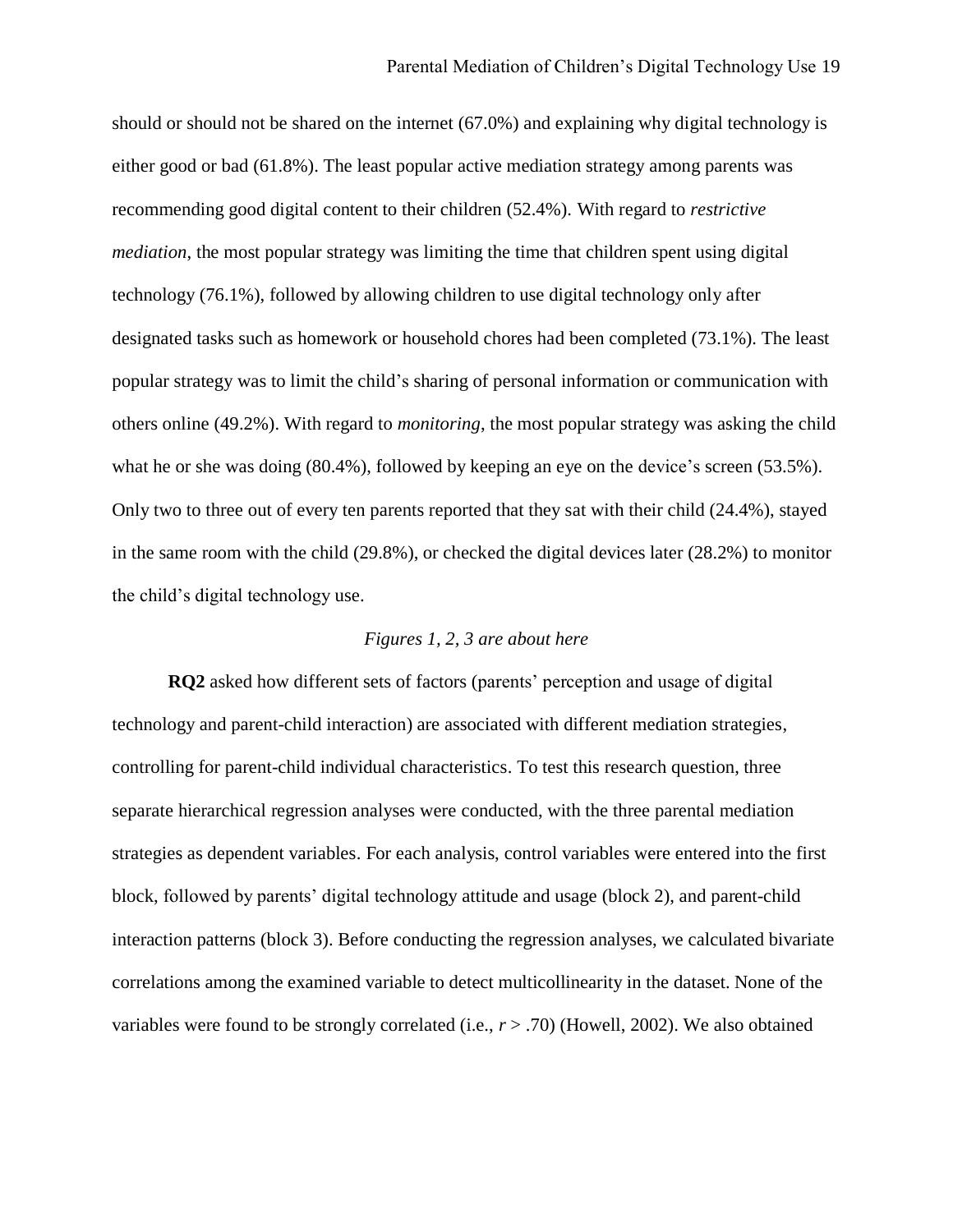collinearity statistics (tolerance and variance inflation factors) when we ran the regression analyses. No issue of multicollinearity arose. Table 1 presents the results.

### *Table 1 is about here*

Control variables explained 6% of the total variance in active mediation. This increased to 12% with the inclusion of parents' usage and perception of digital technology in the second step, and went up to 16 % when parent-child interaction was added in the third step. The regression model indicates that parents who engage in more diverse digital technology activities  $(\beta = .20, p < .001)$  and spend more time on shared activities with their child ( $\beta = .14, p < .01$ ) with a responsive parenting style ( $\beta = .12$ ,  $p < .01$ ) are more likely to engage in active mediation.

With regard to restrictive mediation, control variables similarly explained 5% of the total variance in restrictive mediation. After the inclusion of parents' usage and perception of digital technology in the second step, this went up to 15%. In the third step that included parent-child interaction, this increased to 19 %. Diversity of digital technology activities ( $\beta = .32$ ,  $p < .001$ ) and responsiveness ( $\beta = .13$ ,  $p < .01$ ) significantly predicted restrictive mediation. However, parental involvement was not found to be associated with restrictive mediation.

For monitoring, control variables explained 3% of the total variance. Adding parents' usage and perception of digital technology factors in the second step resulted in an increase to 7%, while including parent-child interaction factors in the third step resulted in an increase to 11%. Diversity of digital technology activities showed a significant relationship with monitoring  $(\beta = .15, p < .001)$ . Parental involvement significantly predicted monitoring ( $\beta = .12, p < .01$ ), whereas demandingness and responsiveness were not significantly associated with monitoring.

Time spent on digital technology, attitude toward digital technology, and demandingness were not associated with any of the parental mediation styles examined. Among the control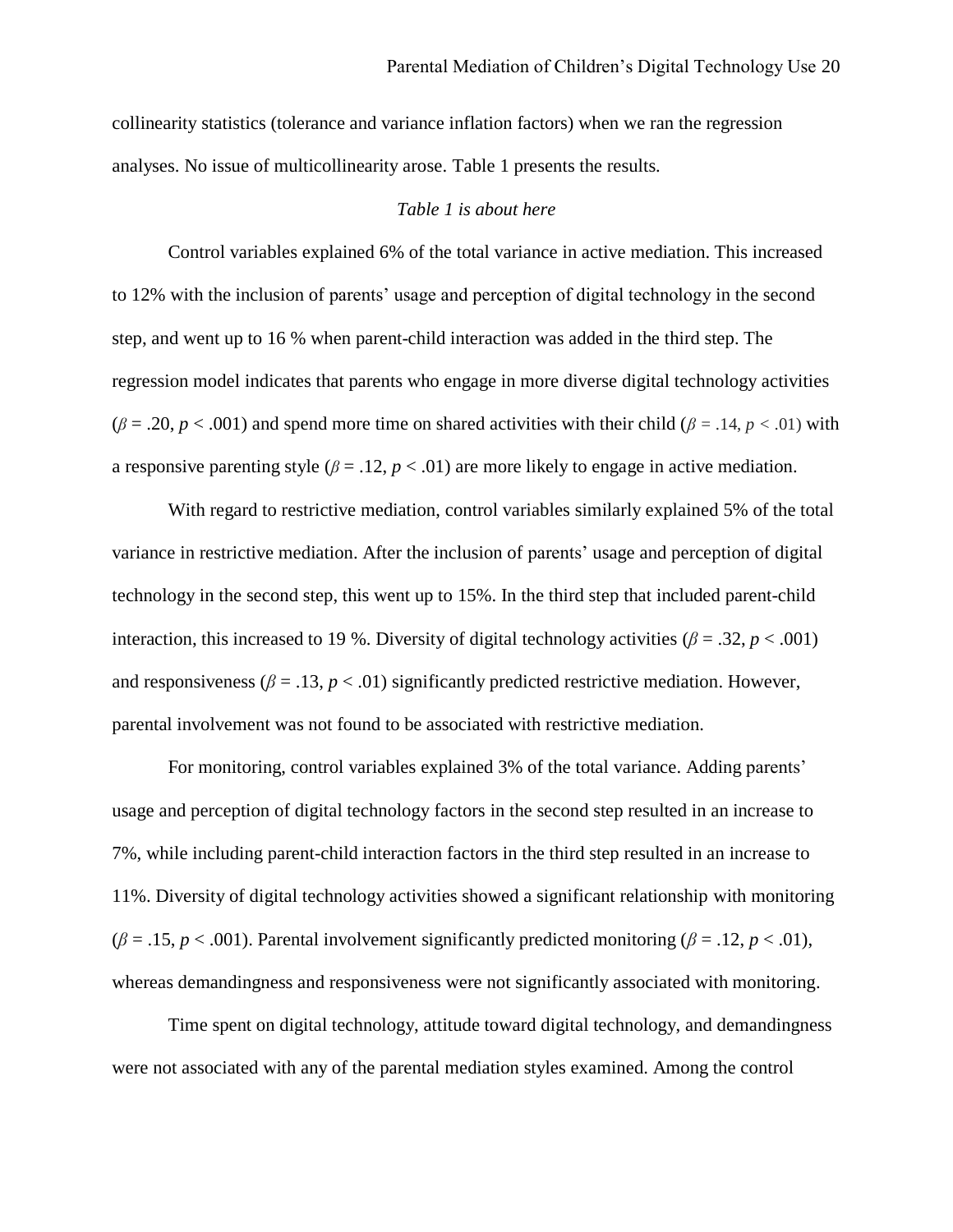variables, none of the parent-child demographic variables were found to be associated with any pf the parental mediation, while the degree to which parents perceived themselves as an important influencer of children's digital technology use was positively associated with both active mediation ( $\beta = .15$ ,  $p < .001$ ) and restrictive mediation ( $\beta = .09$ ,  $p < .05$ ).

#### **Discussion**

As digital natives, children today are tech-savvy and often use multiple types of digital media concurrently. In response to the changing media environment and media consumption trends among children, this study examined parental mediation with regard to children's media usage across multiple digital devices in Singapore, a non-Western city-state with high levels of technology penetration and usage. Specifically, this study set out to investigate (1) the extent to which parents handle children's use of and exposure to digital technology and (2) factors that are associated with parents' behavior.

Regarding the types of parental mediation employed by parents to manage children's use of digital technology, our findings revealed that parents in Singapore focus on some aspects of digital technology more than other aspects. Specifically, while parents often talk to their children about good and bad aspects of digital technology, they are less likely to recommend good digital technology content to their children. Parents often impose time restrictions on digital technology use, but they are less likely to limit children's engagement in online communication and information sharing. To monitor children's digital technology use, parents often ask their child what he or she is doing with digital devices or keep an eye on the device screens. However, they are less likely to stay in the same room or check the devices or accounts later to determine past activities.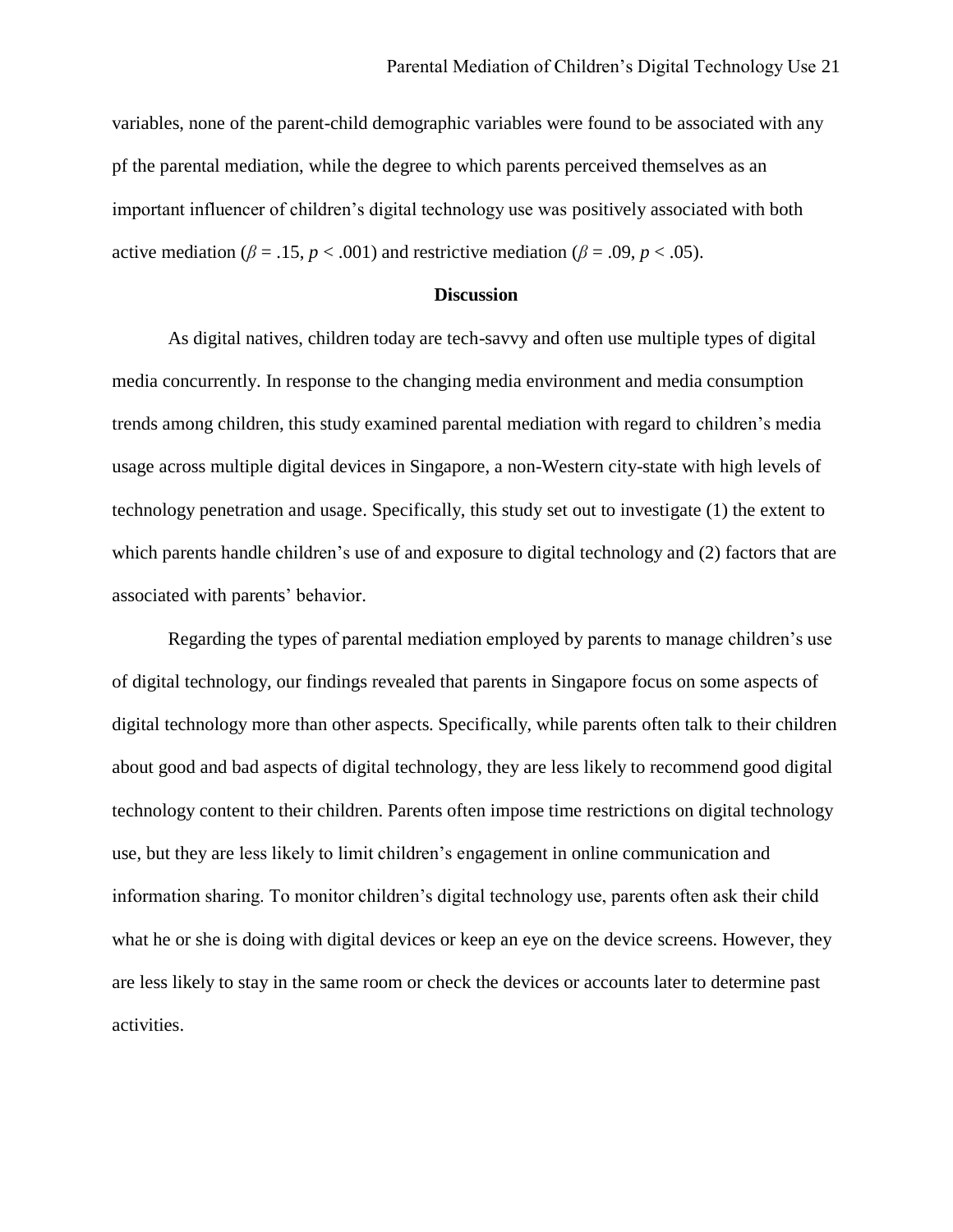Overall, it appears that parents prefer simpler and more straightforward forms of parental mediation. Many of the parental mediation strategies popular among parents in this study (e.g., talking to children about good and bad aspects of digital technology, imposing time restrictions, asking children what they do with digital devices, and keeping an eye on them) seem to be *relatively* easier to implement than less popular types (e.g., recommending good digital content, limiting communication and information sharing, and checking digital technology activities). In fact, it appears that implementing the less popular strategies would require more time and effort, as well as extensive knowledge of digital technology.

Due to the high cost of living in Singapore, there is a high percentage of families where both parents are working. These factors, together with a cultural pressure to provide the best for their children, has led to Singapore having the lowest fertility rate in the world (Central Intelligence Agency, 2016). As a result, for Singapore's busy parents, closely monitoring children's digital activities or making recommendations of specific digital content can be fairly challenging, and perhaps the aforementioned simpler, more popular mediation strategies might be reasonable solutions for parents to deal with children's active engagement in digital technology. However, for today's tech-savvy children, who are born into a world of digital technology, these general and easy-to-implement approaches may be insufficient. Instead, more specific and focused discussion and supervision may result in better outcomes. For instance, Radanielina-Hita (2014) found that parents' critiques of media portrayals led to a higher level of critical thinking among children. Future research could examine the effects and effectiveness of each strategy within each domain of parental mediation (e.g., talking about positive and negative aspects of media vs. recommending specific content under the *active mediation* domain) rather than simply treating all the different strategies as a single composite construct (e.g., "active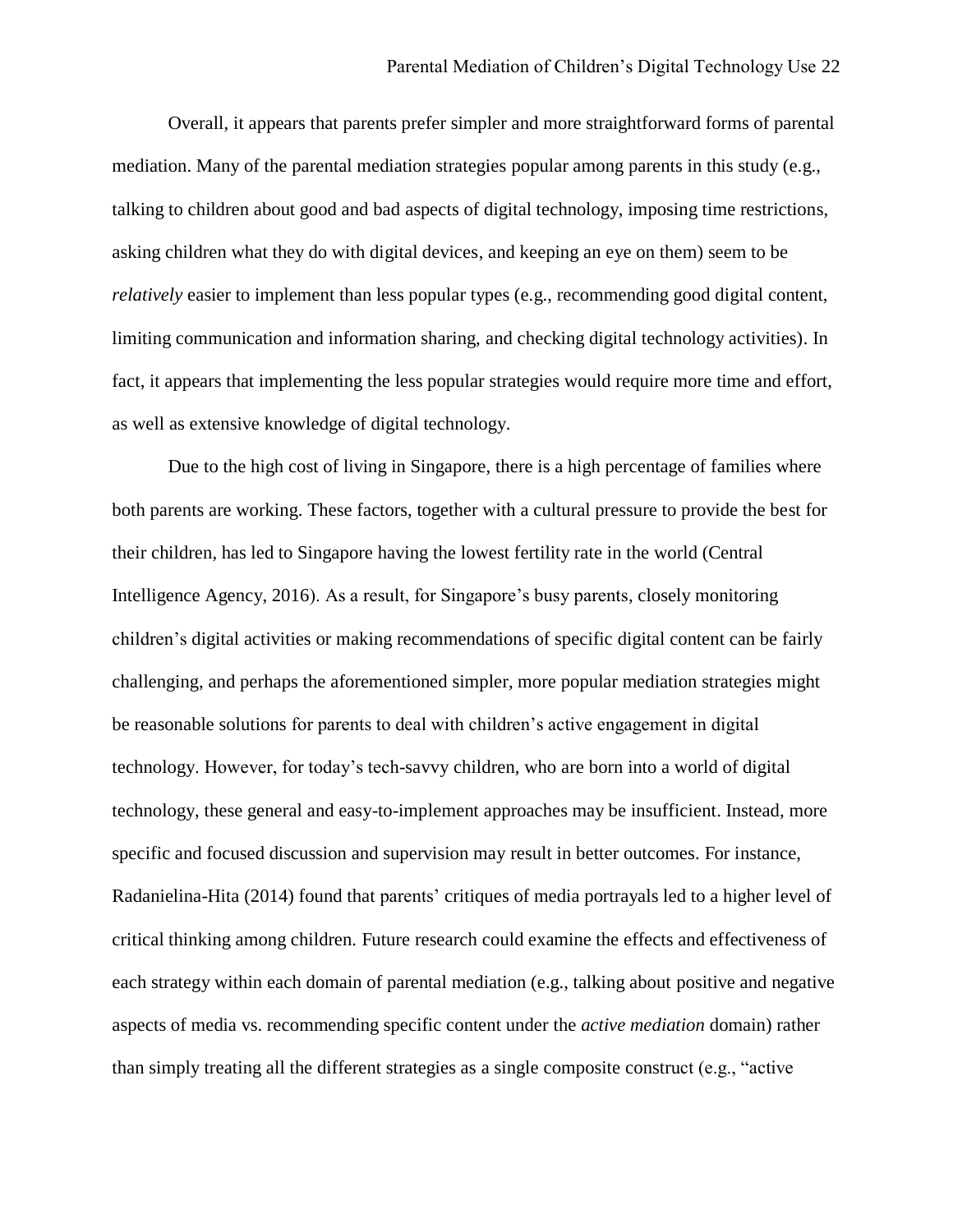mediation" as a whole), although we acknowledge that composite scales have their own utility and provide useful insights in some contexts.

It should also be noted that our study did not test whether parents perceive certain types of parental mediation strategies to be more or less challenging. Therefore, we call for caution when interpreting our findings. An alternative explanation for our findings could be that parents deem some mediation strategies to be less necessary than others. For instance, when a parent often talks with his/her child about what the child is doing online, the parent talks about what should be shared online, and explains the good and bad sides of technology, it may be less necessary for the parent to specifically recommend good content. Our study was interested in the influence of individual characteristics and family interaction on parental mediation. With regard to psychological antecedents such as motivations behind parental mediation strategies, we suggest future studies explore the significance and rationale behind the more or less popular strategies among Singaporean parents. Qualitative research methods such as in-depth interviews or focus group discussions can be adopted to explore the rationales and motivations for parental mediation strategies employed by parents.

We also examined how different factors are associated with parental mediation of children's digital technology use. We found nonexistent relationships between parent-child demographic characteristics and mediation styles. Instead, our findings indicate that parents' usage of digital technology and parent-child interaction factors are more important in how parents practice mediation. This finding is in line with prior studies demonstrating that demographic variables alone cannot sufficiently explain how parents mediate children's use of media, especially when other parental factors such as parents' views and usage of media and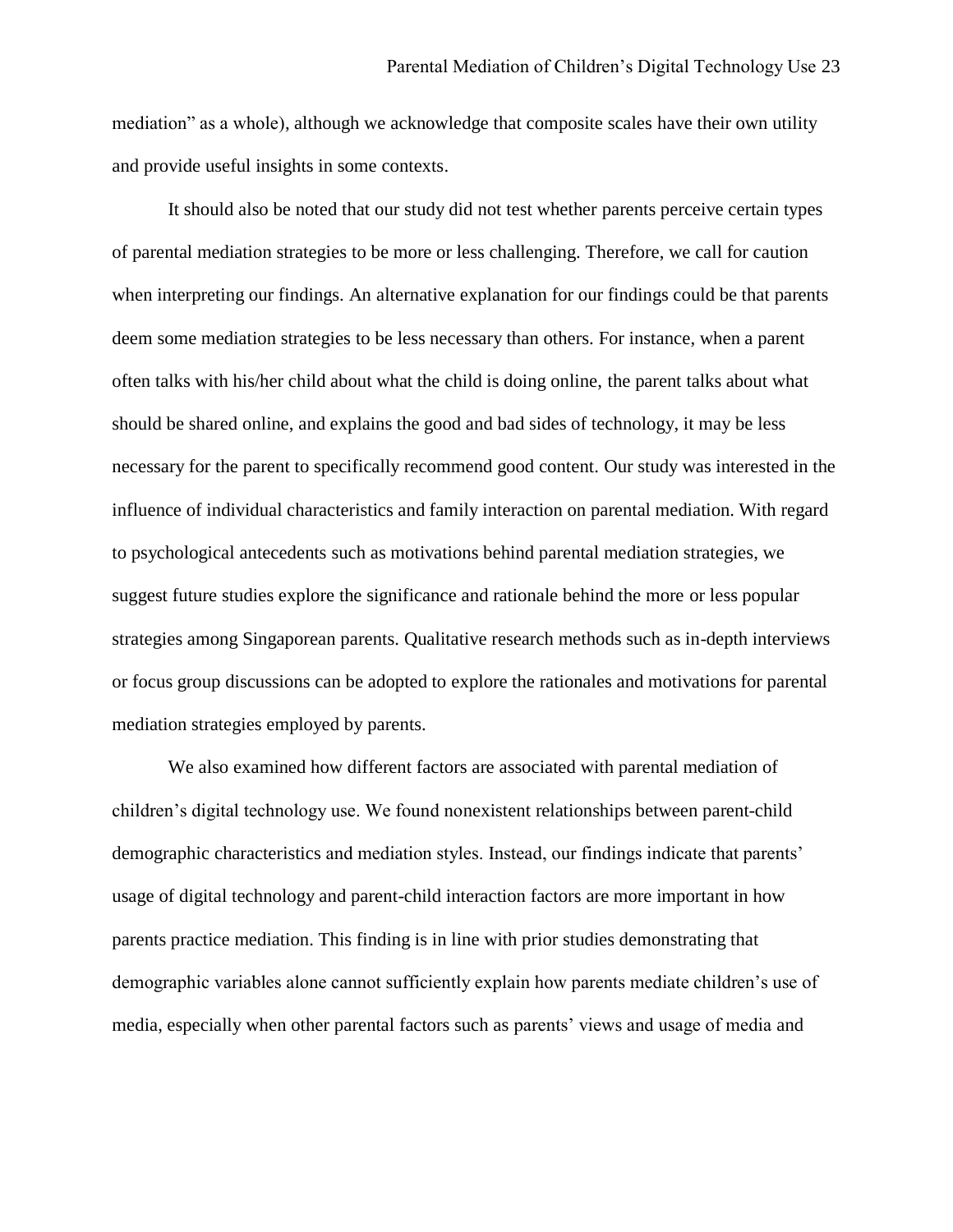parent-child relationships are considered (Sonck et al., 2013; Valkenburg et al., 1999; Warren et al., 2002).

Scholars have suggested that parents' media competency plays an important role in explaining the levels and types of parental mediation (Livingstone & Helsper, 2008; Sonck et al., 2013). However, little is known about how parents' own media consumption behavior affects parental mediation of child's digital technology use. Our results indicate that parental mediation is more a function of the diversity of technology activities rather than time spent on digital technology. This seems to suggest that greater knowledge of digital technology and a higher engagement these activities influence parental mediation strategies more than just the quantity of time spent on digital devices. As suggested by Sonck et al. (2013), the more types of digital activities parents engage in, the more they may understand and know the issues and problems that their child might face when using digital technology. Future research is encouraged to investigate the relationship between parents' use of digital technology and their knowledge of digital media in relation to parental mediation types and effects.

With regards to the role of parental attitudes toward digital technology, we found no association between attitude toward technology and mediation styles. Instead, perceived parental influence, which was tested as a control variable, emerged as a significant predictor of active mediation and was found to be directionally associated with restrictive mediation. The results seem to suggest that parental mediation, especially communication-based active mediation, is more a function of parental perception *in relation to* their children's media usage rather than parents' *own* perception of the media in general. An interesting finding is that perceived parental influence is significantly and strongly  $(p < .001)$  associated with active mediation, but it is weakly associated with restrictive mediation ( $p < .05$ ) and not significantly associated with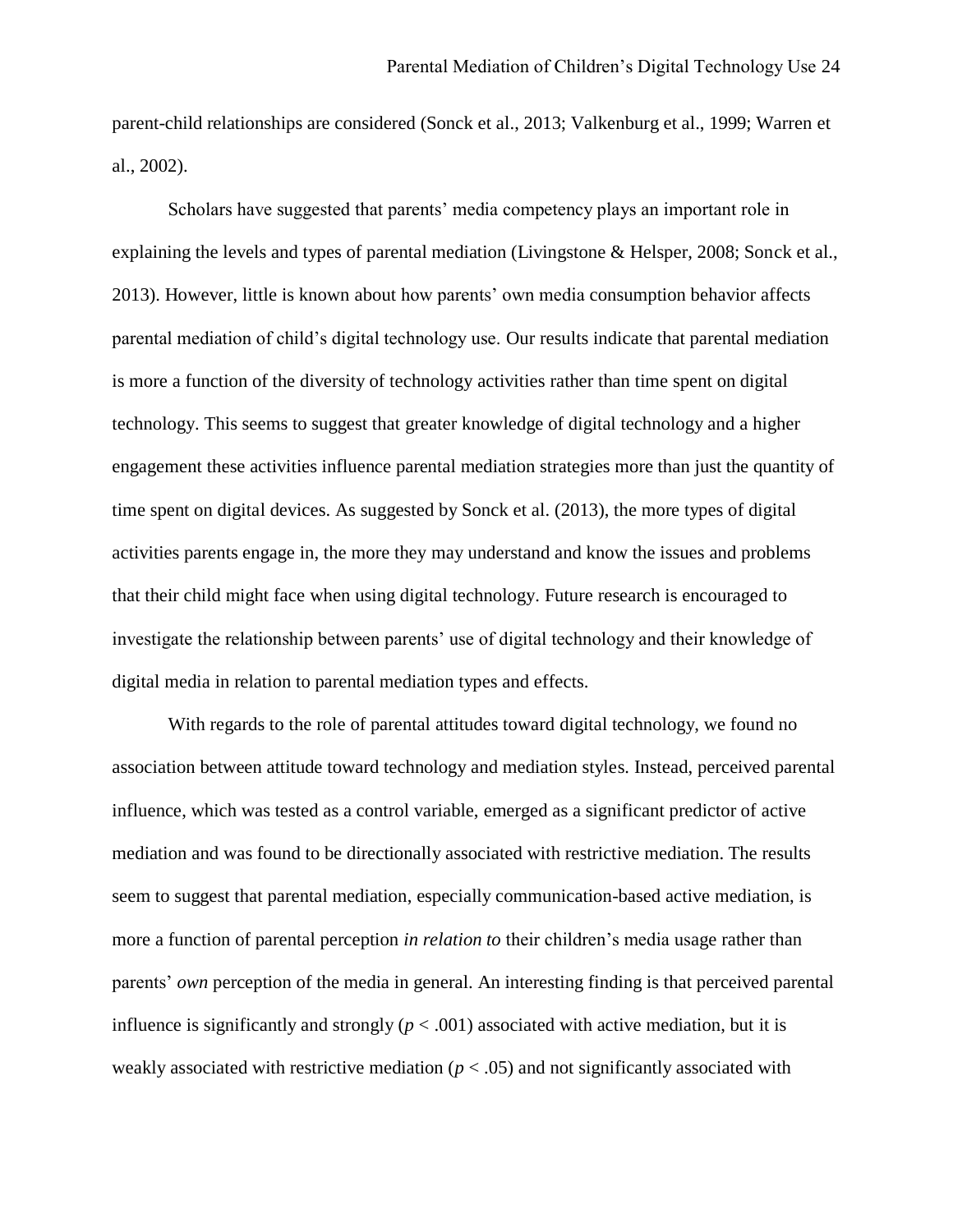monitoring  $(p > .05)$ . When parents feel confident that their influence has a positive impact, they may be motivated to engage in more hands-on, directive mediation—talking to children about digital technology or helping them when they are using digital technology. This can be explained by the concept of self-efficacy (Bandura & Schunk, 1981), where self-confidence in a behavior can lead one to effectively carry it out. High self-efficacy leads to an individual putting in greater effort to achieve goals, and this results in the individual being more motivated to carry on with the behavior despite obstacles or barriers. However, if parents do not feel that they can impact their children, they may engage in less hands-on and more passive types of parental mediation setting rules (i.e., restrictive mediation) or keeping an eye on screens (i.e., monitoring) without providing specific directives.

Some of the parent-child interaction factors were found to have significant effects on parental mediation. Active mediation was predicted by both responsiveness and parental involvement (measured as the amount of time spent on shared activities), implying that active mediation reflects parents' warmth and supportiveness with their children as well as their behavioral engagement in shared activities (e.g., communication). Restrictive mediation was significantly associated with responsiveness but not with parental involvement. On the other hand, monitoring was significantly associated with parental involvement but not with responsiveness. Perhaps monitoring is easy for parents to adopt when they are spending time together and engaging in common activities. Connell, Lauricella, and Wartella (2015) found that the amount of time parents spend with their child predicts media co-use. Such a scenario appears to be applicable to monitoring, as engaging in common activities can easily allow parents to observe what the child is doing on digital devices.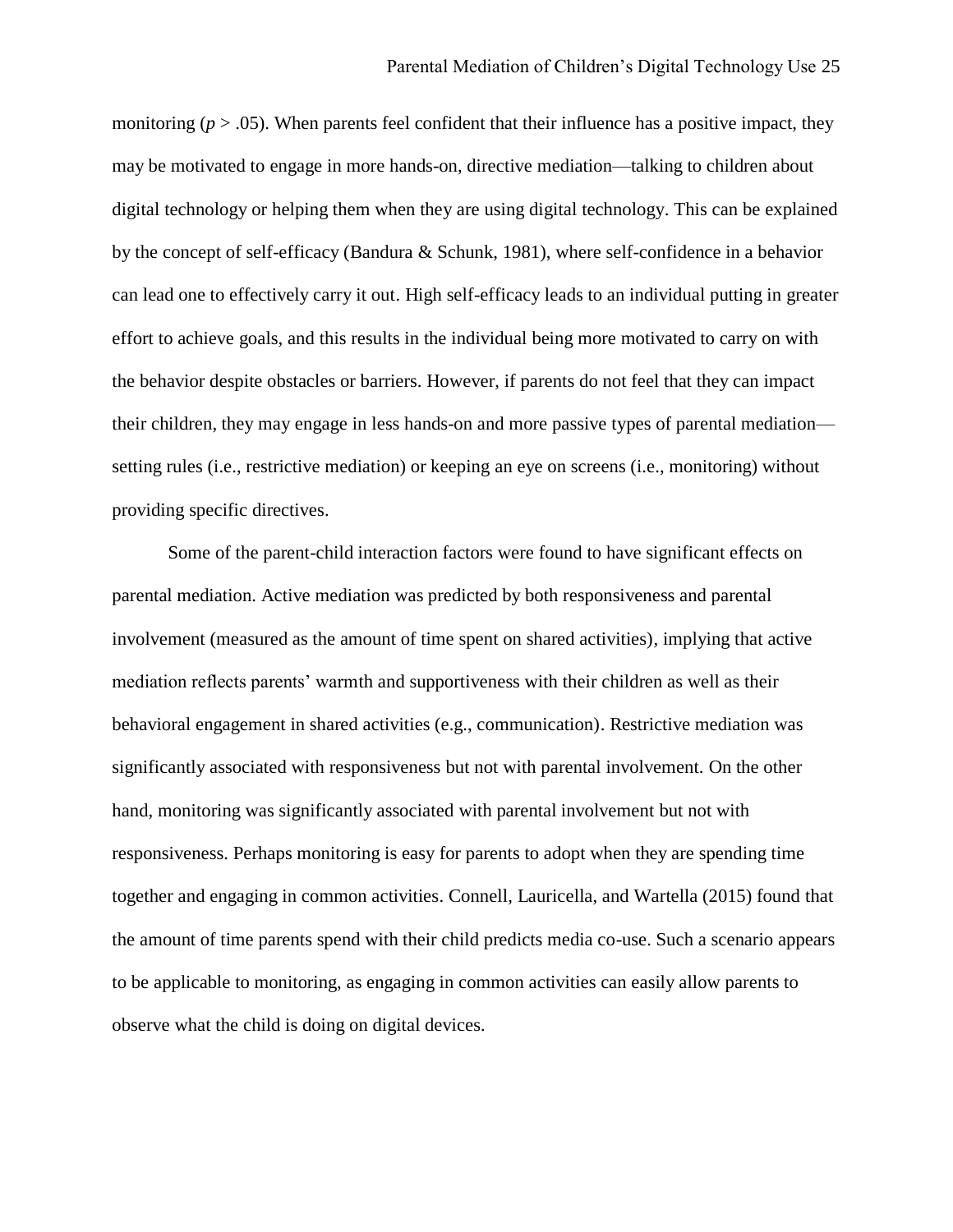This study has several limitations. First, the data reflect parents' point of view only. Research suggests that parents tend to overestimate their control over their children, and that findings based on parent reports can be vulnerable to a social desirability and self-serving biases (Liau, Khoo, & Ang, 2008). To gain more accurate and balanced insights which take into account both parents and children's perspectives, future research should look not only at parents' self-report on their parental mediation strategies, but the presence and influence of these strategies from the children's angle. In addition, although we tried to examine a wide range of parental factors as potential predictors of parental mediation of children's digital technology use, other important factors could also be examined in future research, such as family communication patterns (McLeod & Chaffee, 1972) and parents' perceived and actual knowledge and skills with regard to digital technology (Livingstone & Helsper, 2008). Another methodological limitation of this study is that parental mediation was measured on dichotomous scales. While it allows us to access the overall tendencies to adopt mediation strategies, we were not able to tease out the inclination intensity towards specific mediation methods. Future research might replicate this study using rating scales (e.g., Likert scale) to assess the variance in parents' responses to each measurement item. Finally, the goal of this study was to examine parental mediation of *overall digital screen time*, and it was based on the fact that today's children use multiple digital media at the same time. Still, one could gain more comprehensive and useful insights if parental mediation of each type of digital technology were examined. Future research will provide a more complete picture of today's media landscape if children's use of traditional media is also considered.

Despite the limitations, this research examines timely and important but underexplored issues (i.e., children's digital technology use), with potential contributions to the body of parental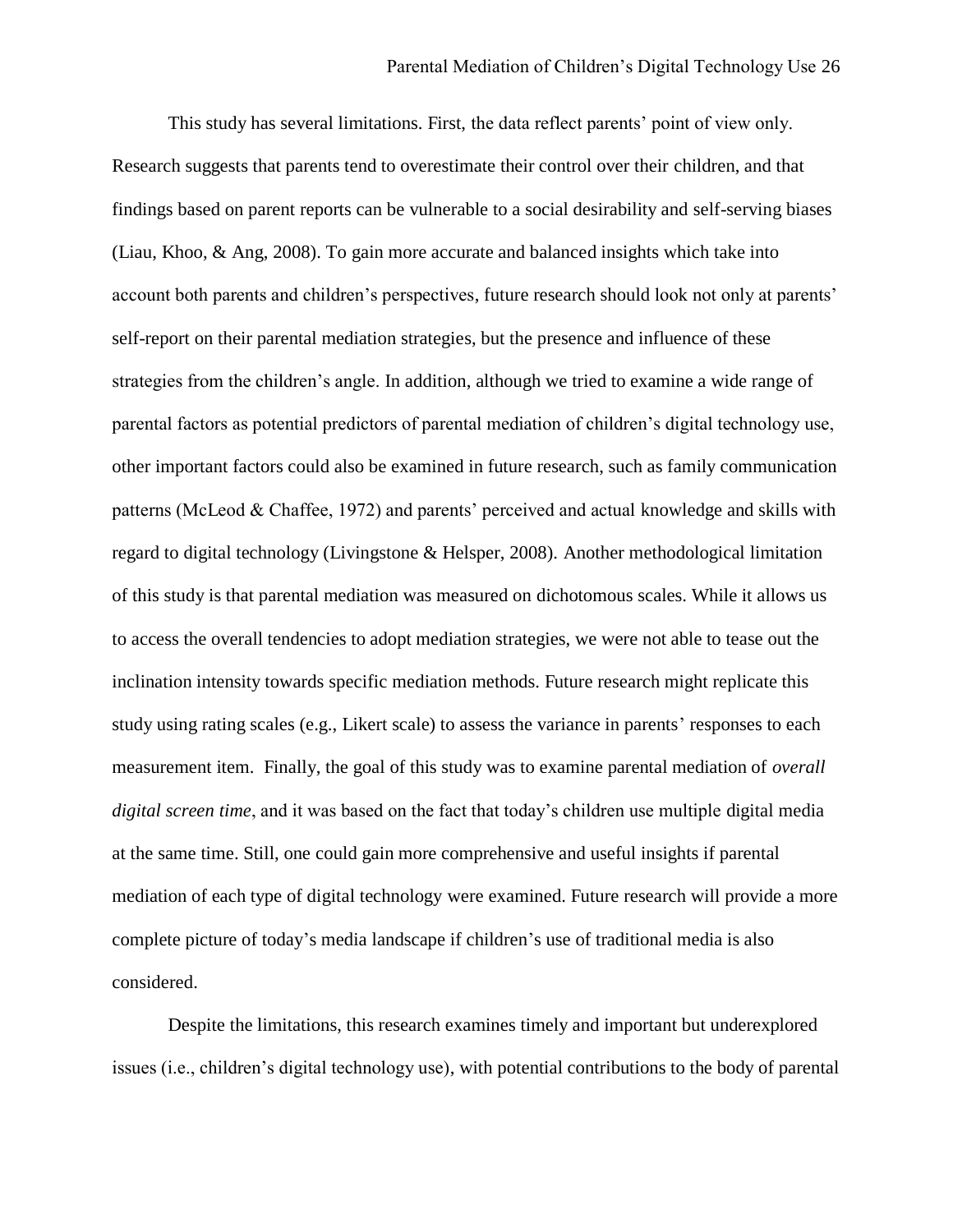mediation literature. Extensive research on parental mediation has examined how parents influence children's use of media and factors influencing it. However, most prior studies have focused on parental mediation of a *single* type of media activity, such as television viewing, video game playing, or the internet usage. Our study not only examined how parents implement parental mediation, it also investigated and identified various factors accounting for parents' involvement in parental mediation in the changing media environment. We hope our findings provide communication scholars, parents, and educators with useful insights.

This study serves as a pioneer effort to disclose what non-western parents do and think of parental mediation of children's use of digital technologies. Results from the study are especially useful in the context of Singapore and similar countries where most children have access to the internet either at home or in school, and where mobile phone penetration rates are constantly increasing. The high cost and high standard of living in the city-state have resulted in many dualincome families where both parents work, making it difficult for parents to take time to hone their knowledge of digital technology and implement more hands-on, directive types of parental mediation for their tech-savvy children. For policy makers, our finding (i.e., parents rely more on simple-to-implement mediation strategies) may be useful for the development of educational programs and guidelines for parents. The findings here also suggest that parental mediation is a function of various parental factors. With the government taking an active interest in safeguarding "digital kids," we suggest that parental factors be considered in the implementation of digital-technology policies and campaigns targeted to children.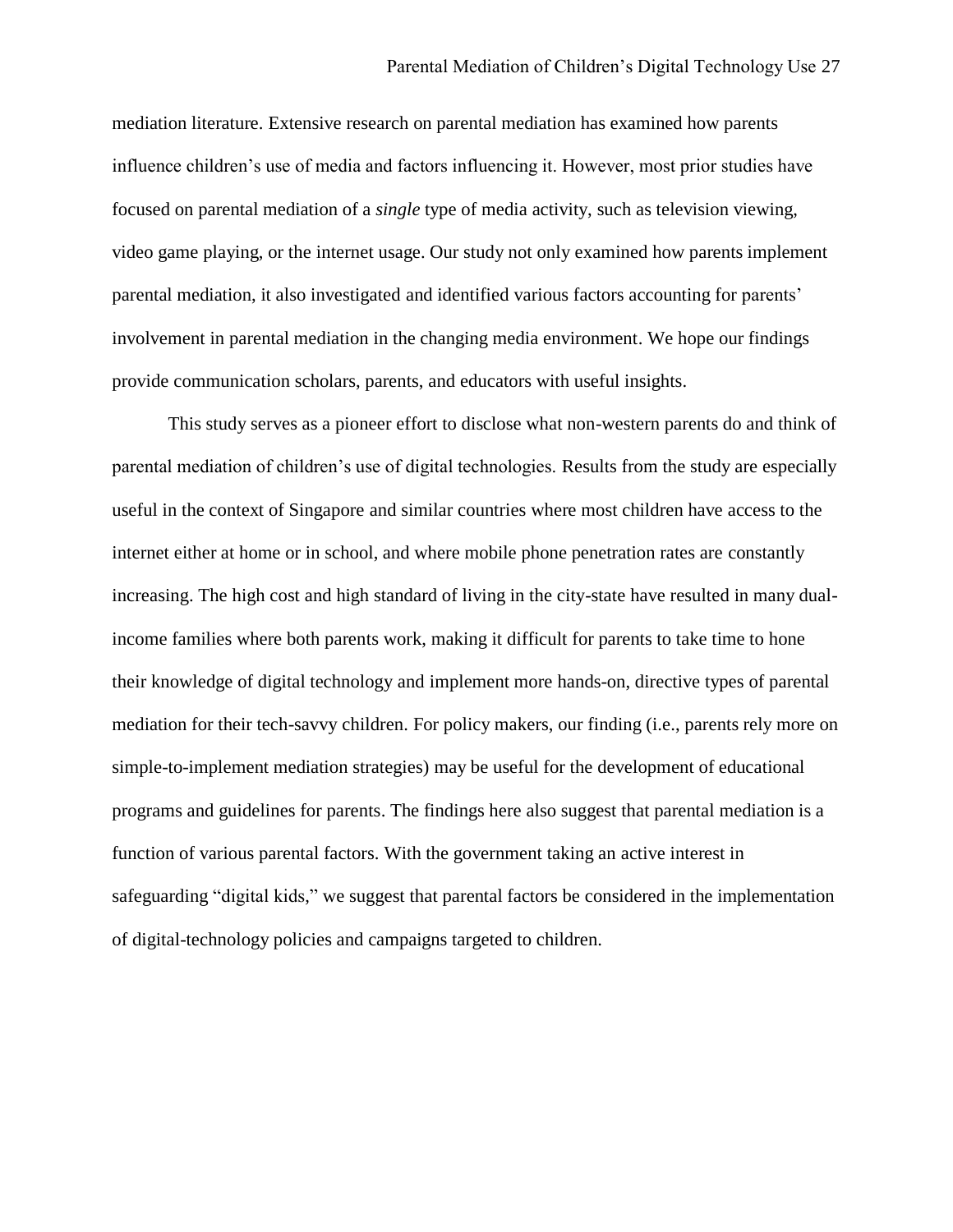# **References**

- theAsianparent Insights (2014). Mobile Device Usage Among Young Kids: A South Asia Study. Retrieved May 9, 2015, from https://s3-ap-southeast-1.amazonaws.com/tap-sgmedia/theAsianparent+Insights+Device+Usage+A+Southeast+Asia+Study+November+20 14.pdf
- Austin, E. W., Bolls, P., Fujioka, Y., & Engelbertson, J. (1999). How and why parents take on the tube. *Journal of Broadcasting & Electronic Media*, *43*(2), 175-192.
- Bandura, A., & Schunk, D. H. (1981). Cultivating competence, self-efficacy, and intrinsic interest through proximal self-motivation. *Journal of Personality and Social Psychology*, 41, 586-596.
- Baumrind, D. (1971). Current patterns of parental authority. *Developmental Psychology*, *4*(1p2), 1.
- Bugental, D. B., & Grusec, J. E. (2006). *Socialization Theory*. In N. Eisenberg (Vol. Ed.), Handbook of child psychology: Vol. 3. Social, emotional, and personality development (pp. 366 – 428). New York: Wiley.
- Buijzen, M., & Valkenburg, P. M. (2005). Parental mediation of undesired advertising effects. *Journal of Broadcasting & Electronic Media*, *49*(2), 153-165.
- Carlson, L., & Grossbart, S. (1988). Parental style and consumer socialization of children. *Journal of Consumer Research*, 77-94.
- Central Intelligence Agency. (2016). The World Factbook. Retrieved April 11, 2016, from https://www.cia.gov/library/publications/the-world-factbook/rankorder/2127rank.html
- Chang, W. C., Wong, W. K., & Koh, J. B. K. (2003). Chinese values in Singapore: Traditional and modern. *Asian Journal of Social Psychology*, *6*(1), 5-29.
- Clark, L. S. (2011). Parental mediation theory for the digital age. *Communication Theory*, *21*(4), 323-343.
- Connell, S. L., Lauricella, A. R., & Wartella, E. (2015). Parental co-use of media technology with their young children in the USA. *Journal of Children and Media, 9*(1), 5-21.
- Consumer Barometer (2014). *The Consumer Barometer*. Retrieved May 9, 2015, from https://www.consumerbarometer.com/en/insights/?countryCode=SG
- Darling, N., & Steinberg, L. (1993). Parenting style as context: An integrative model. *Psychological Bulletin*, *113*(3), 487.
- Eastin, M. S., Greenberg, B. S., & Hofschire, L. (2006). Parenting the internet. *Journal of Communication*, *56*(3), 486-504.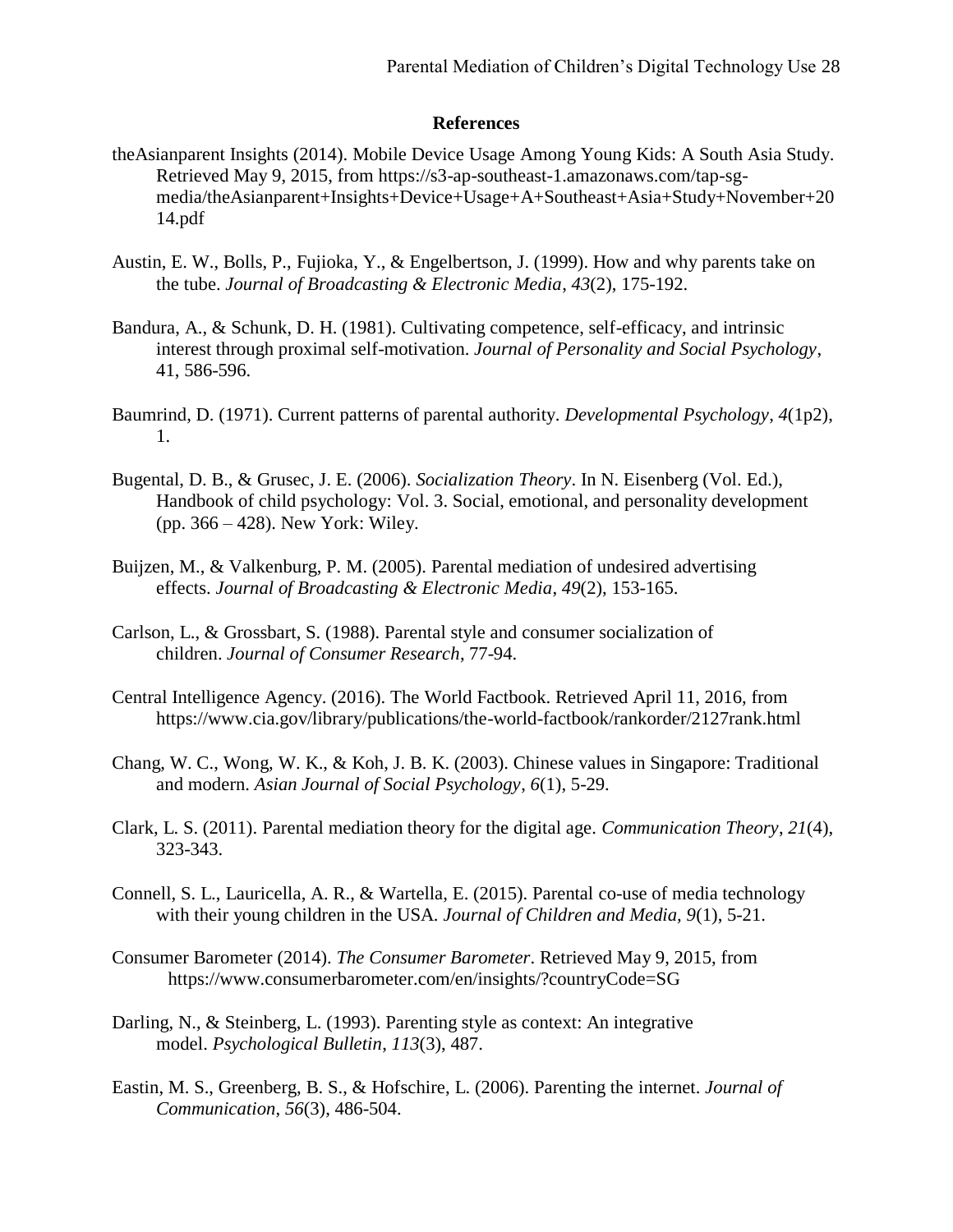- Fujioka, Y., & Austin, E. W. (2002). The relationship of family communication patterns to parental mediation styles. *Communication Research*, *29*(6), 642-665.
- Gentile, D. A., Riemer, R., Nathanson, A., Walsh, D., & Elsenmann, J. (2014). Protective effects of paretnal monitoring of children's media use: A prospective study. *JAMA Pediatrics*, published online Marth 31, 2014.
- Grusec, J. E., & Davidov, M. (2007). Socialization in the family. In J. E. Grusec, & P. D. Hastings (Eds.), *Handbook of socialization: Theory and Research* (pp. 284-308). New York: Guilford.
- Gutnick, A. L., Robb, M., Takeuchi, L., & Kotler, J. (2010). *Always Connected: The New Digital Media Habits of Young Children*. New York: Sesame Workshop and the Joan Ganz Cooney Center.
- Howell, D. C. (2002). *Statistical Methods for Psychology*. Pacific Gove, CA: Duxbury.
- Hoffner, C., & Buchanan, M. (2002). Parents' responses to television violence: The third-person perception, parental mediation, and support for censorship. *Media Psychology*, *4*(3), 231- 252.
- Infocomm Development Authority of Singapore. (2015). Telecommunications. Retrieved March 10, 2015, from http://www.ida.gov.sg/Tech-Scene-News/Facts-and-Figures/Telecommunications#1
- John, D. R. (1999). Consumer socialization of children: A retrospective look at twenty-five years of research. *Journal of Consumer Research, 26*(3), 183–213.
- Khurana, A., Bleakley, A., Jordan, A., & Romer, D. (2015). The protective effects of parental monitoring and internet restriction on adolescents' risk of online harassment. *Journal of Youth and Adolescence, 44*(5), 1039-1047.
- Kirwil, L. (2009). Parental mediation of children's internet use in different European countries. *Journal of Children and Media, 3*(4), 394-409.
- Lee, S. J. (2013). Parental restrictive mediation of children's internet use: Effective for what and for whom? New Media & Society, 15(4), 466-481.
- Lee, S. J., & Chae, Y. G. (2007). Children's internet use in a family context: Influence on family relationships and parental mediation. *CyberPsychology & Behavior*, *10*(5), 640-644.
- Liau, A. K., Khoo, A., & Ang, P. H. (2008). Parental awareness and monitoring of adolescent internet use. *Current Psychology*, *27*(4), 217-233.
- Livingstone, S., Haddon, L., Gorzig, A., & Olafsson, K. (2011). EU Kids Online (September 2011). Retrieved June 6, 2014, from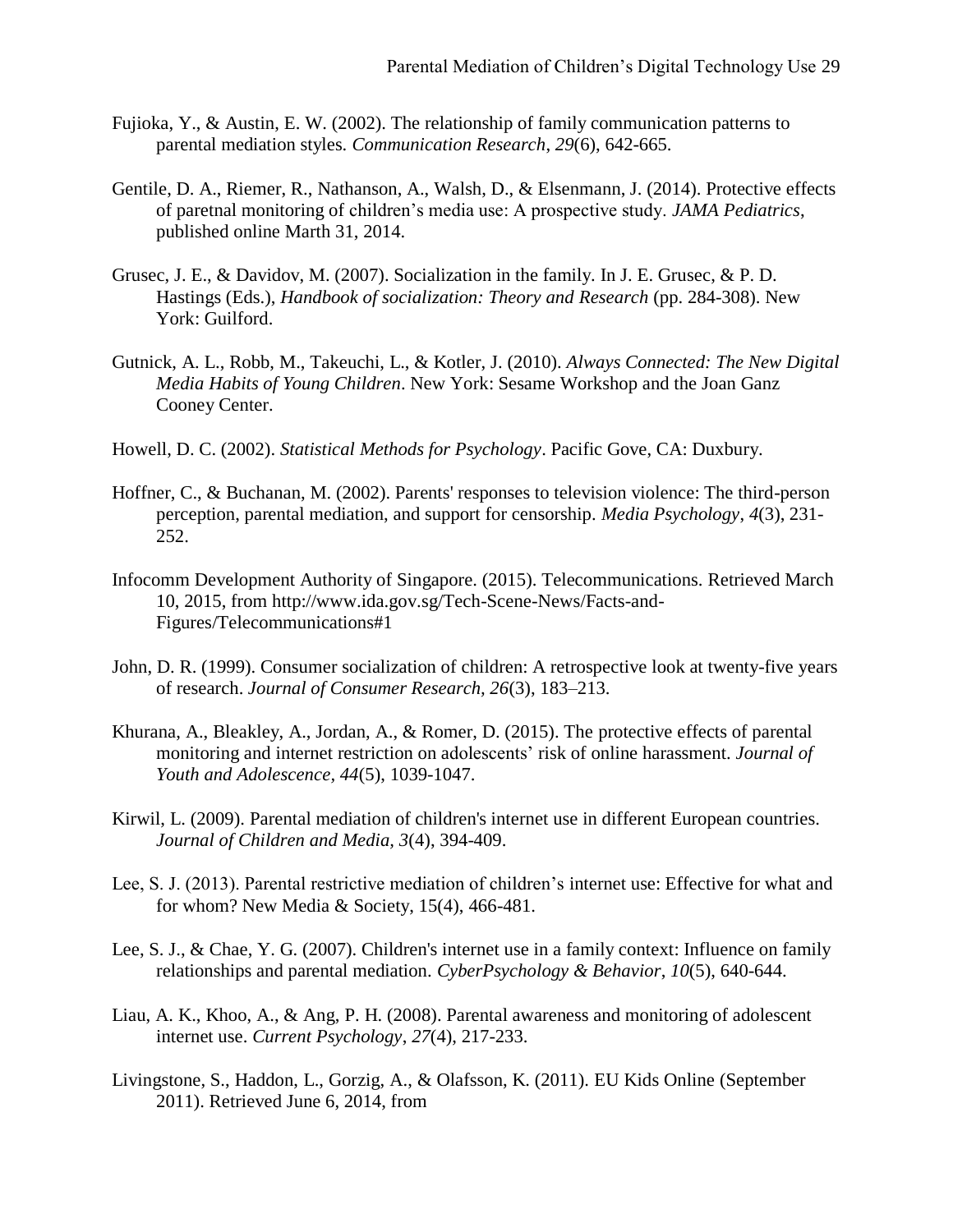[http://www.lse.ac.uk/media%40lse/research/EUKidsOnline/EU%20Kids%20II%20\(2009-](http://www.lse.ac.uk/media%40lse/research/EUKidsOnline/EU%20Kids%20II%20(2009-11)/EUKidsOnlineIIReports/Final%20report.pdf) [11\)/EUKidsOnlineIIReports/Final%20report.pdf](http://www.lse.ac.uk/media%40lse/research/EUKidsOnline/EU%20Kids%20II%20(2009-11)/EUKidsOnlineIIReports/Final%20report.pdf)

- Livingstone, S., & Helsper, E. J. (2008). Parental mediation of children's internet use. *Journal of Broadcasting & Electronic Media*, *52*(4), 581-599.
- Lwin, M. O., Stanaland, A. J., & Miyazaki, A. D. (2008). Protecting children's privacy online: How parental mediation strategies affect website safeguard effectiveness. *Journal of Retailing*, *84*(2), 205-217.
- McLeod, J. M., & Chaffee, S. H. (1972). The construction of social reality. In J. Tedeschi (Ed.), *The social influence processes* (pp. 50-99). Chicago: Aldine.
- Ministry of Education. (2013a). About the Inter-Ministry Cyber Wellness Steering Committee (ICSC). Retrieved May 9, 2015, from http://www.moe.gov.sg/events/2013/cyber-wellnesscall-for-proposals/about-us/
- Ministry of Education. (2013b). Children look within to become 'iZ Heroes' to tackle 'infollution'! Retrieved May 9, 2015, from http://www.moe.gov.sg/media/press/2013/05/children-look-within-to-become-iz-heroes-totackle-infollution.php
- Ministry of Education. (2014). Launch of C-Quest: A mobile app game to promote conversations about cyber wellness between parents and children. Retrieved May 9, 2015, from http://www.moe.gov.sg/media/press/2014/09/launch-of-c-quest-a-mobile-app-game-topromote-conversations-about-cyber-wellness-between-parents-and-children.php
- Muehling, D. D. (1987). An investigation of factors underlying attitudes-towards-advertising-ingeneral. *Journal of Advertising, 16*(1), 32-40.
- Nathanson, A. I. (2001). Parent and child perspectives on the presence and meaning of parental television mediation. *Journal of Broadcasting & Electronic Media*, *45*(2), 201-220.
- Nathanson, A. I. (2002). The unintended effects of parental mediation of television on adolescents. *Media Psychology, 4*, 207-230.
- Nielsen. (2014). The Asian Mobile Consumer Decoded. Retrieved April 11, 2016, from <http://www.nielsen.com/ph/en/insights/news/2014/asian-mobile-consumers.html>
- Nielsen. (2015). Q1 2015 Local watch report: Where you live and its impact on your choices. Retrieved April 11, 2016, from [http://www.nielsen.com/us/en/insights/reports/2015/q1-](http://www.nielsen.com/us/en/insights/reports/2015/q1-2015-local-watch-report-where-you-live-and-its-impact-on-your-choices.html) [2015-local-watch-report-where-you-live-and-its-impact-on-your-choices.html](http://www.nielsen.com/us/en/insights/reports/2015/q1-2015-local-watch-report-where-you-live-and-its-impact-on-your-choices.html)
- Nikken, P., & Jansz, J. (2006). Parental mediation of children's videogame playing: A comparison of the reports by parents and children. *Learning, Media and Technology*, *31*(2), 181-202.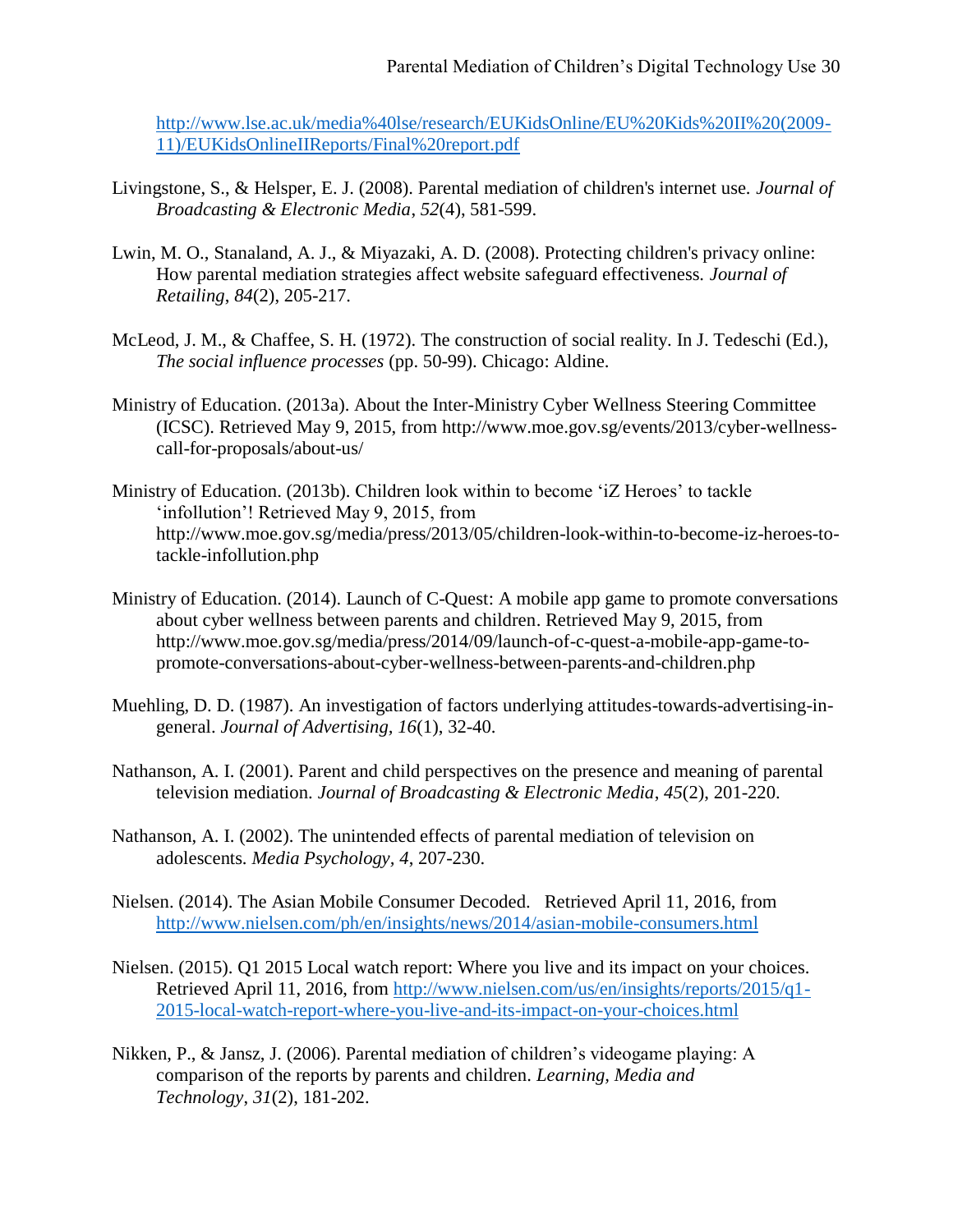- Nikken, P., Jansz, J., & Schouwstra, S. (2007). Parents' interest in videogame ratings and content descriptors in relation to game mediation. *European Journal of Communication*, 22(3), 315-336.
- Nikken, P., & Jansz, J. (2014). Developing scales to measure parental mediation of young children's internet use. *Learning, Media and Technology*, *39*(2), 250-266.
- Ofcom. (2014). The Communications Market Report. Retrieved March 19, 2015, from http://stakeholders.ofcom.org.uk/binaries/research/cmr/cmr14/2014\_UK\_CMR.pdf
- Padilla-Walker, L. M., & Coyne, S. M. (2011). "Turn that thing off!" parent and adolescent predictors of proactive media monitoring. *Journal of Adolescence, 34*(4), 705-715.
- Pearce, K. E., & Rice, R. E. (2013). Digital divides from access to activities: Comparing mobile and personal computer internet users. *Journal of Communication*, *63*(4), 721-744.
- Radanielina-Hita, M. L. (2014). Parental mediation of media messages does matter: More interaction about objectionable content is associated with emerging adults' sexual attitudes and behaviors. *Health Communication, 30*(8), 784-798.
- Rideout, V. J. (2013). *Zero to Eight: Children's Media Use in America 2013*. San Francisco, CA: Common Sense Media.
- Shin, W., & Huh, J. (2011). Parental mediation of teenagers' video game playing: Antecedents and consequences. *New Media & Society, 13*(60), 945-962.
- Shin, W., Huh, J., & Faber, R. J. (2012). Tweens' online privacy risks and the role of parental mediation. *Journal of Broadcasting & Electronic Media*, *56*(4), 632-649.
- Shin, W., & Ismail, N. (2014). Exploring the role of parents and peers in young adolescents' risk taking on social networking sites. *Cyberpsychology, Behavior, and Social Networking*, *17*(9), 578-583.
- Smith, P. B., Dugan, S., & Trompenaars, F. (1996). National culture and the values of organizational employees a dimensional analysis across 43 nations. *Journal of crosscultural psychology*, *27*(2), 231-264.
- Sonck, N., Nikken, P., & de Haan, J. (2013). Determinants of internet mediation: A comparison of the reports by Dutch parents and children. *Journal of Children and Media*, *7*(1), 96-113.
- Steinberg, L., Lamborn, S. D., Dornbusch, S. M., & Darling, N. (1992). Impact of parenting practices on adolescent achievement: Authoritative parenting, school involvement, and encouragement to succeed. *Child Development*, *63*(5), 1266-1281.
- Trend Micro (2014). 3 in 4 internet users in Singapore are concerned about privacy on social networks; Trend Micro launches software to reduce vulnerabilities. Retrieved March 19,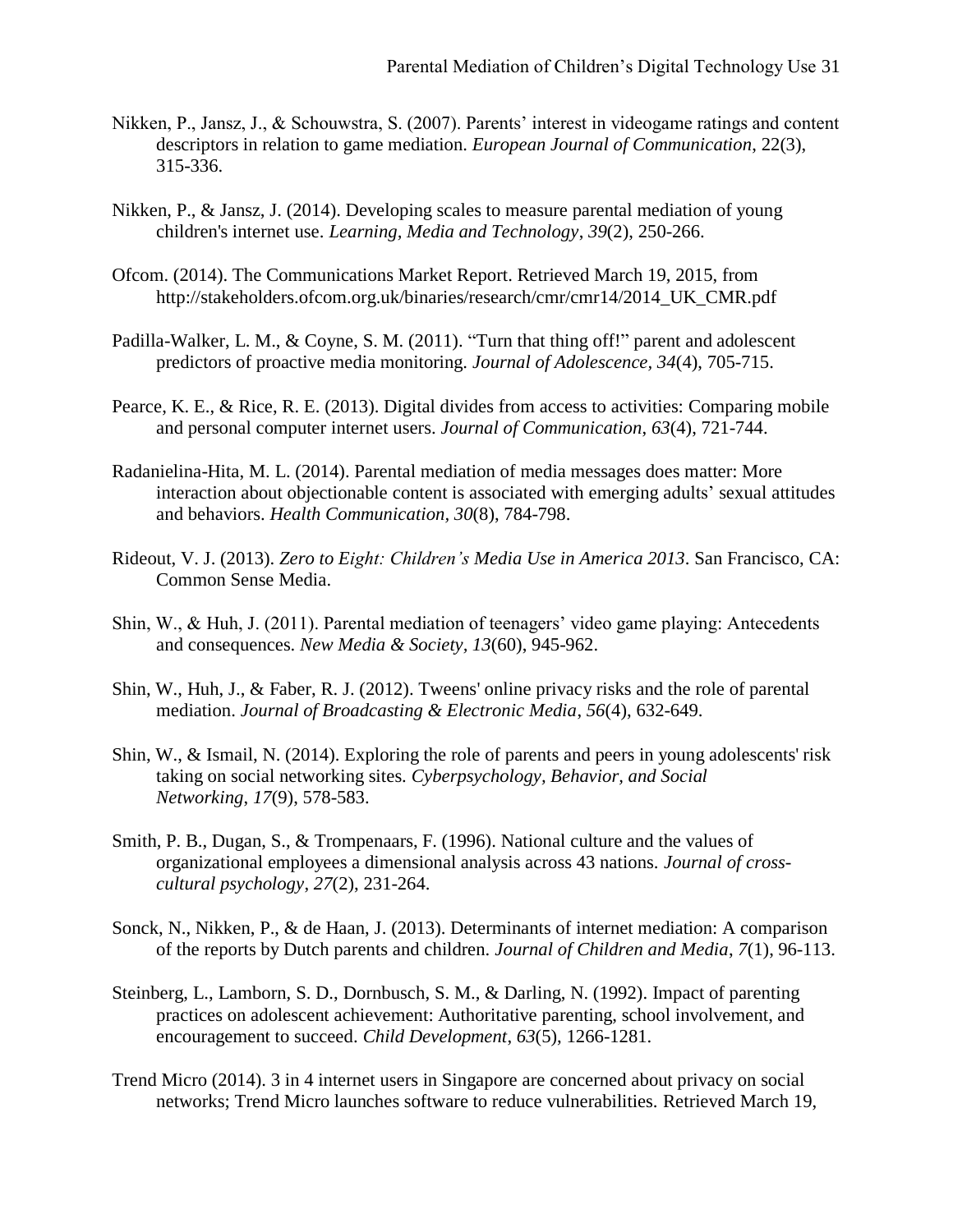2015, ttp://www.trendmicro.com.sg/sg/aboutus/newsroom/releases/articles/20140918062117.html

- Tufte, B., & Rasmussen, J. (2010). Children and the Internet. In D. Marshall (Ed.), *Understanding Children as Consumers* (pp. 184-201). Los Angeles: Sage.
- Valkenburg, P. M., Krcmar, M., Peeters, A. L., & Marseille, N. M. (1999). Developing a scale to assess three styles of television mediation: "Instructive mediation," "restrictive mediation," and "social coviewing". *Journal of Broadcasting & Electronic Media*, *43*(1), 52-66.
- Warren, R. (2001). In words and deeds: Parental involvement and mediation of children's television viewing. *The Journal of Family Communication*, *1*(4), 211-231.
- Warren, R. (2002). Preaching to the Choir? Parents' Use of TV Ratings to Mediate Children's Viewing. *Journalism & Mass Communication Quarterly*, *79*(4), 867-886.
- Warren, R. (2005). Parental mediation of children's television viewing in low‐income families. *Journal of Communication*, *55*(4), 847-863.
- Warren, R., Gerke, P., & Kelly, M. A. (2002). Is there enough time on the clock? Parental involvement and mediation of children's television viewing. *Journal of Broadcasting & Electronic Media*, *46*(1), 87-111.
- Wartella, E., Rideout, V., Lauricella, A. R., & Connell, S. (2013). Parenting in the age of digital technology. *Report for the Center on Media and Human Development School of Communication Northwestern University*.
- We Are Social (2015). *Digital, Social & Mobile in 2015*. Retrieved March 19, 2015, from <http://wearesocial.sg/blog/2015/01/digital-social-mobile-2015/>
- World Economic Forum (2014). *The Global Information Technology Report 2014*. Retrieved March 19, 2015, from http://www3.weforum.org/docs/WEF\_GlobalInformationTechnology\_Report\_2014.pdf
- World Economic Forum (2015). The Global Competitiveness Report: 2015-2016. Geneva, Switzerland. Retrieved April 11, 2016, from [http://www3.weforum.org/docs/gcr/2015-](http://www3.weforum.org/docs/gcr/2015-2016/Global_Competitiveness_Report_2015-2016.pdf) [2016/Global\\_Competitiveness\\_Report\\_2015-2016.pdf](http://www3.weforum.org/docs/gcr/2015-2016/Global_Competitiveness_Report_2015-2016.pdf)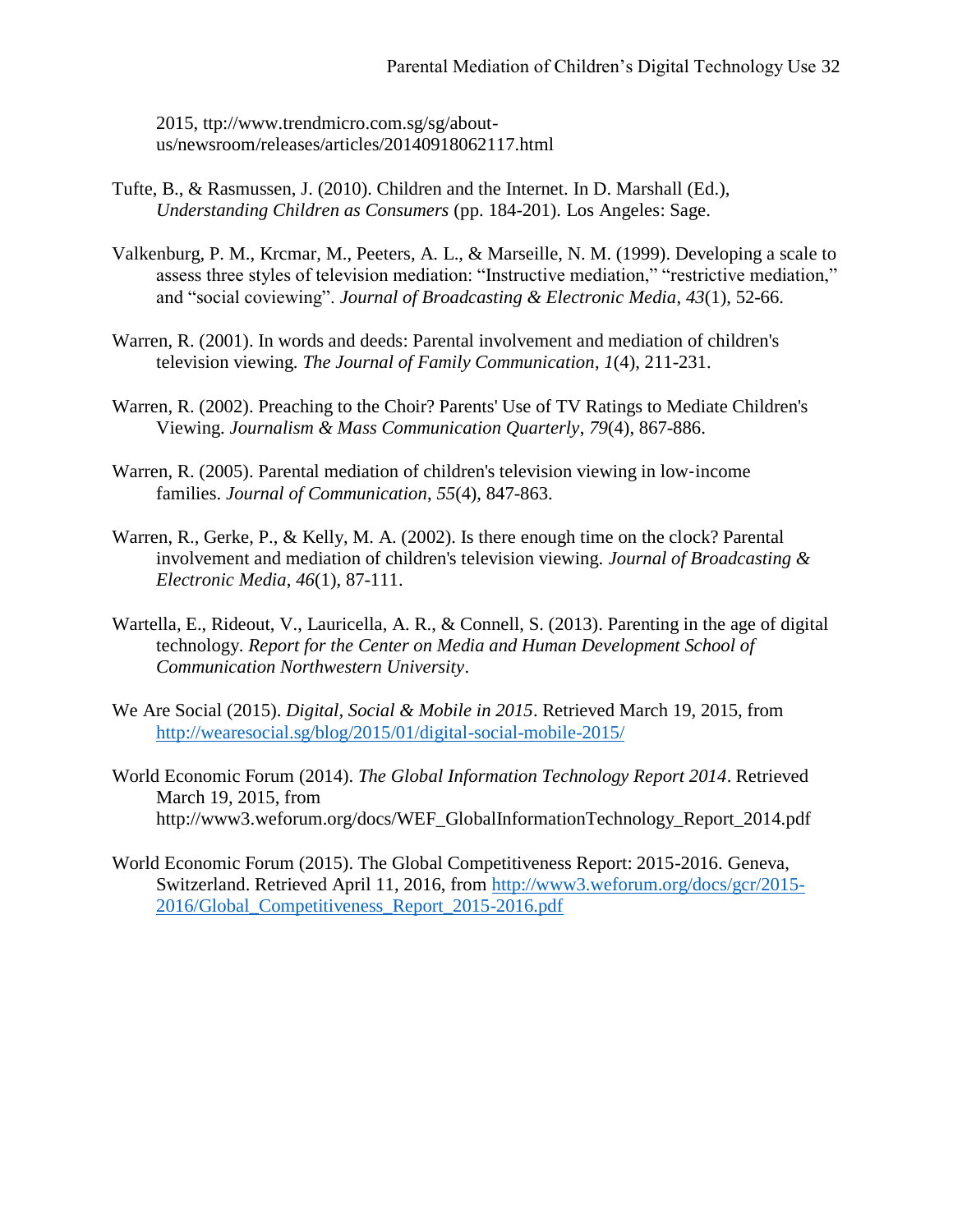

Figure 1. Types of Active Mediation (%)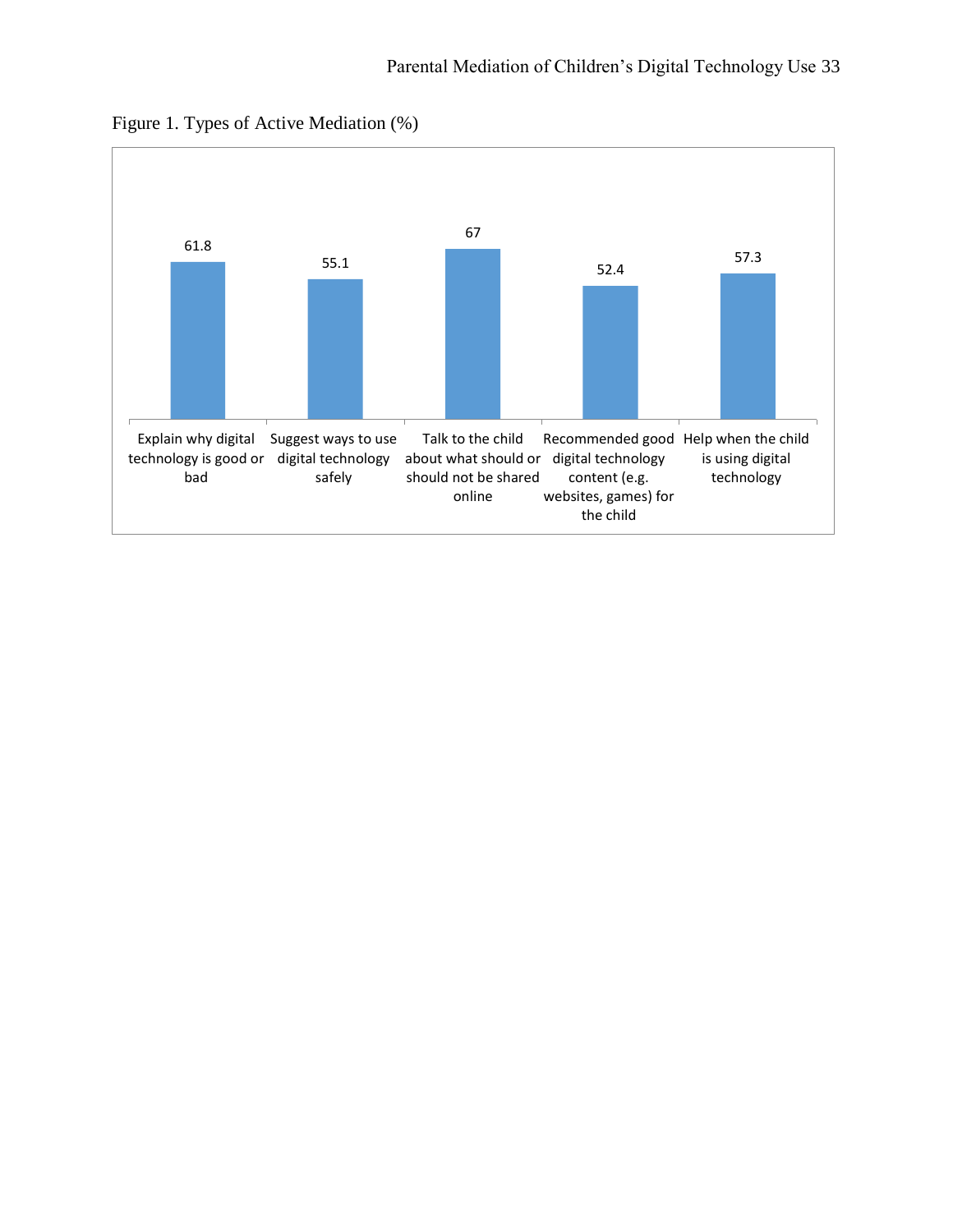

Figure 2. Types of Restrictive Mediation (%)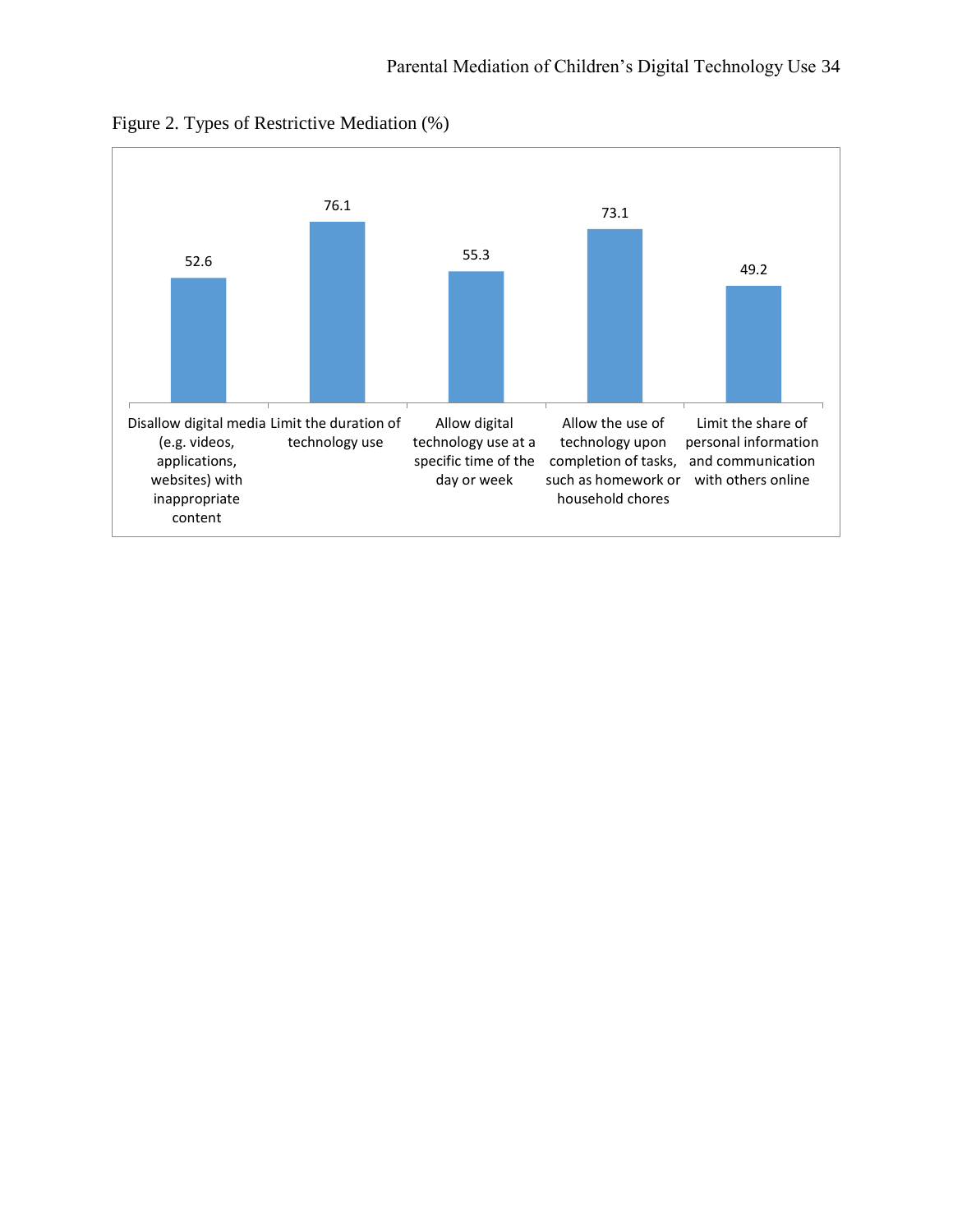

Figure 3. Types of Monitoring (%)